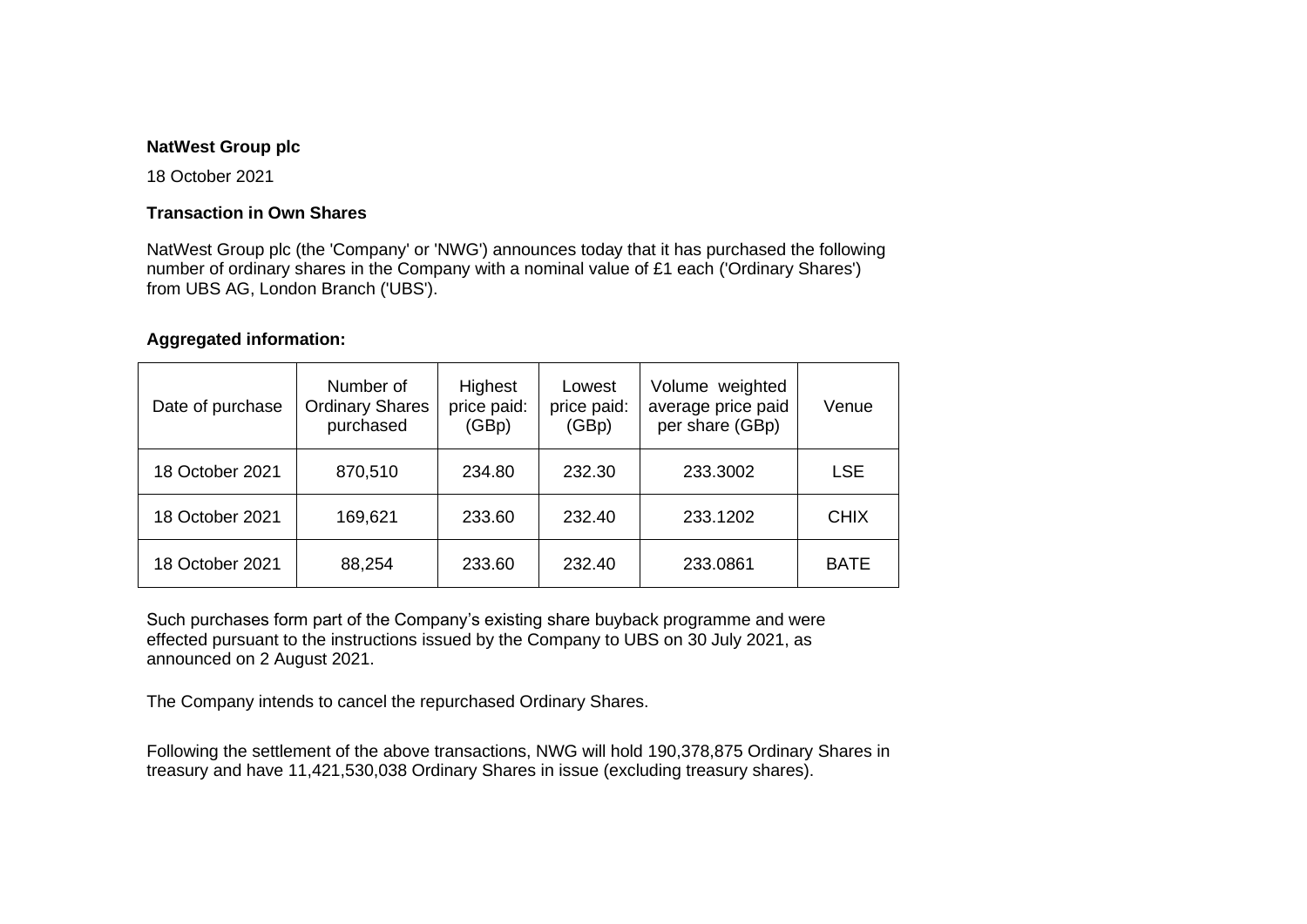Further information:

Investor Relations + 44 (0)207 672 1758

Media Relations +44 (0)131 523 4205

Legal Entity Identifier: 2138005O9XJIJN4JPN90

## **Transaction details**

In accordance with Article 5(1)(b) of Regulation (EU) No.596/2014 as it applies in the UK (Market Abuse Regulation), a full breakdown of the individual trades made by UBS on behalf of the Company as part of the buyback programme is detailed below:

| Transaction Date | Time     | Time Zone  | Volume<br>(shares) | Price (GBp) | Trading<br>Venue | MatchID   |
|------------------|----------|------------|--------------------|-------------|------------------|-----------|
| 18 October 2021  | 14:24:03 | <b>BST</b> | 407                | 232.40      | <b>BATE</b>      | 1946869   |
| 18 October 2021  | 14:24:03 | <b>BST</b> | 422                | 232.40      | <b>BATE</b>      | 1,946,865 |
| 18 October 2021  | 14:28:31 | <b>BST</b> | 471                | 232.60      | <b>BATE</b>      | 1,952,308 |
| 18 October 2021  | 14:30:06 | <b>BST</b> | 424                | 232.60      | <b>BATE</b>      | 1,958,740 |
| 18 October 2021  | 14:30:07 | <b>BST</b> | 446                | 232.60      | <b>BATE</b>      | 1,958,965 |
| 18 October 2021  | 14:30:07 | <b>BST</b> | 446                | 232.60      | <b>BATE</b>      | 1,958,958 |
| 18 October 2021  | 14:30:37 | <b>BST</b> | 426                | 232.50      | <b>BATE</b>      | 1,960,503 |
| 18 October 2021  | 14:30:37 | <b>BST</b> | 408                | 232.50      | <b>BATE</b>      | 1,960,501 |
| 18 October 2021  | 14:30:37 | <b>BST</b> | 410                | 232.50      | <b>BATE</b>      | 1,960,473 |
| 18 October 2021  | 14:30:37 | <b>BST</b> | 471                | 232.50      | <b>BATE</b>      | 1,960,461 |
| 18 October 2021  | 14:31:02 | <b>BST</b> | 485                | 232.50      | <b>BATE</b>      | 1,961,794 |
| 18 October 2021  | 14:31:02 | <b>BST</b> | 444                | 232.50      | <b>BATE</b>      | 1,961,791 |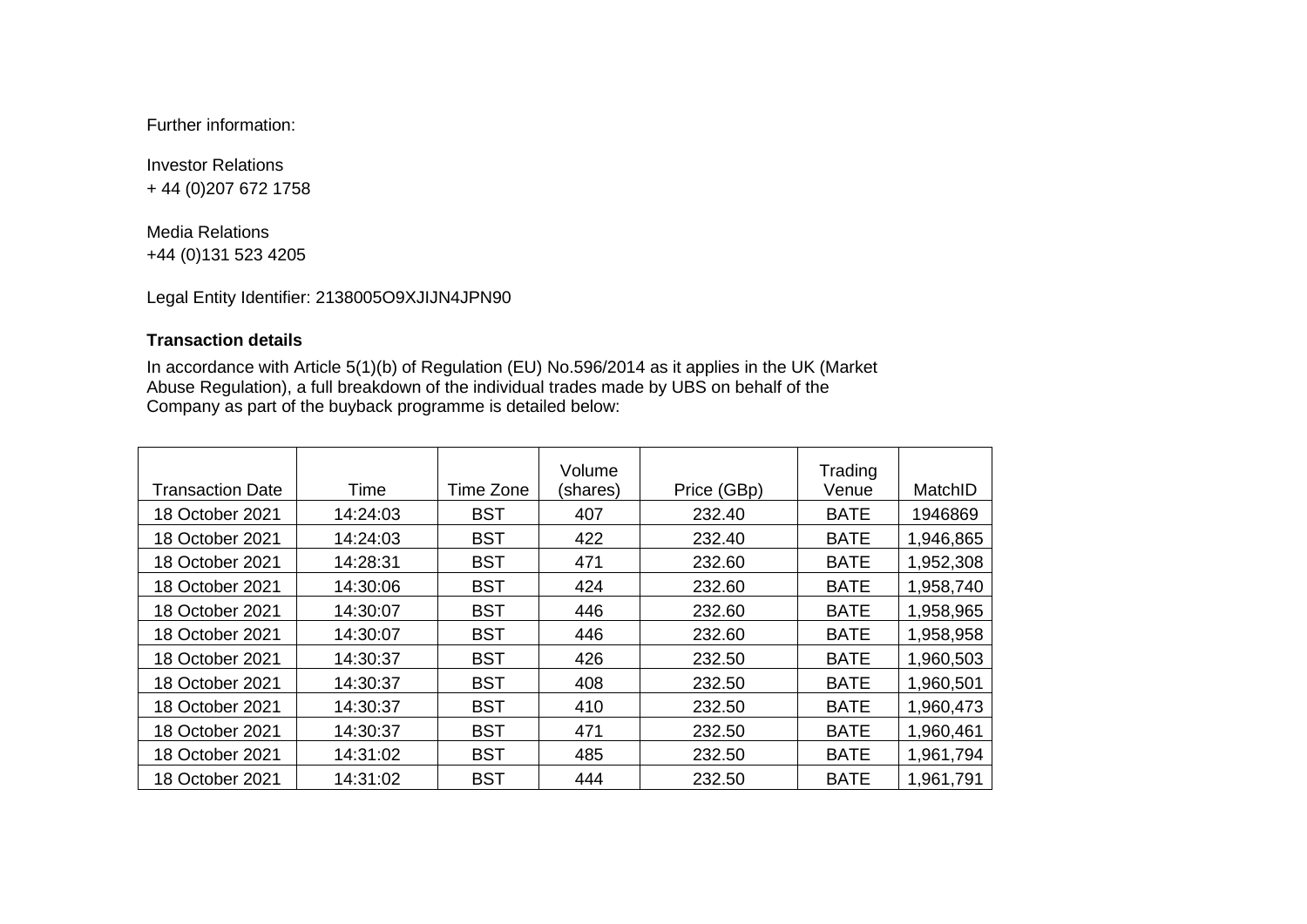| 18 October 2021 | 14:31:22 | <b>BST</b> | 470  | 232.70 | <b>BATE</b> | 1,963,180 |
|-----------------|----------|------------|------|--------|-------------|-----------|
| 18 October 2021 | 14:31:22 | <b>BST</b> | 406  | 232.70 | <b>BATE</b> | 1,963,178 |
| 18 October 2021 | 14:31:24 | <b>BST</b> | 408  | 232.70 | <b>BATE</b> | 1,963,274 |
| 18 October 2021 | 14:31:45 | <b>BST</b> | 479  | 232.60 | <b>BATE</b> | 1,964,325 |
| 18 October 2021 | 14:33:25 | <b>BST</b> | 440  | 232.40 | <b>BATE</b> | 1,968,243 |
| 18 October 2021 | 14:34:09 | <b>BST</b> | 476  | 232.70 | <b>BATE</b> | 1,969,963 |
| 18 October 2021 | 14:34:22 | <b>BST</b> | 1600 | 232.70 | <b>BATE</b> | 1,970,303 |
| 18 October 2021 | 14:34:22 | <b>BST</b> | 410  | 232.70 | <b>BATE</b> | 1,970,296 |
| 18 October 2021 | 14:35:06 | <b>BST</b> | 413  | 232.80 | <b>BATE</b> | 1,971,742 |
| 18 October 2021 | 14:35:06 | <b>BST</b> | 424  | 232.80 | <b>BATE</b> | 1,971,738 |
| 18 October 2021 | 14:36:00 | <b>BST</b> | 477  | 232.70 | <b>BATE</b> | 1,973,734 |
| 18 October 2021 | 14:38:12 | <b>BST</b> | 423  | 232.50 | <b>BATE</b> | 1,978,064 |
| 18 October 2021 | 14:39:03 | <b>BST</b> | 442  | 232.40 | <b>BATE</b> | 1,979,457 |
| 18 October 2021 | 14:39:03 | <b>BST</b> | 463  | 232.40 | <b>BATE</b> | 1,979,447 |
| 18 October 2021 | 14:40:10 | <b>BST</b> | 436  | 232.50 | <b>BATE</b> | 1,981,430 |
| 18 October 2021 | 14:42:40 | <b>BST</b> | 106  | 232.90 | <b>BATE</b> | 1,986,766 |
| 18 October 2021 | 14:43:09 | <b>BST</b> | 491  | 233.10 | <b>BATE</b> | 1,987,701 |
| 18 October 2021 | 14:43:09 | <b>BST</b> | 426  | 233.10 | <b>BATE</b> | 1,987,699 |
| 18 October 2021 | 14:43:09 | <b>BST</b> | 55   | 233.10 | <b>BATE</b> | 1,987,695 |
| 18 October 2021 | 14:43:09 | <b>BST</b> | 498  | 233.10 | <b>BATE</b> | 1,987,697 |
| 18 October 2021 | 14:43:09 | <b>BST</b> | 413  | 233.10 | <b>BATE</b> | 1,987,692 |
| 18 October 2021 | 14:43:09 | <b>BST</b> | 464  | 233.10 | <b>BATE</b> | 1,987,677 |
| 18 October 2021 | 14:43:09 | <b>BST</b> | 1200 | 233.10 | <b>BATE</b> | 1,987,673 |
| 18 October 2021 | 14:43:10 | <b>BST</b> | 301  | 233.10 | <b>BATE</b> | 1,987,711 |
| 18 October 2021 | 14:43:10 | <b>BST</b> | 127  | 233.10 | <b>BATE</b> | 1,987,709 |
| 18 October 2021 | 14:43:14 | <b>BST</b> | 443  | 233.00 | <b>BATE</b> | 1,987,974 |
| 18 October 2021 | 14:46:05 | <b>BST</b> | 420  | 233.20 | <b>BATE</b> | 1,993,821 |
| 18 October 2021 | 14:47:50 | <b>BST</b> | 415  | 233.40 | <b>BATE</b> | 1,996,773 |
| 18 October 2021 | 14:47:50 | <b>BST</b> | 438  | 233.40 | <b>BATE</b> | 1,996,771 |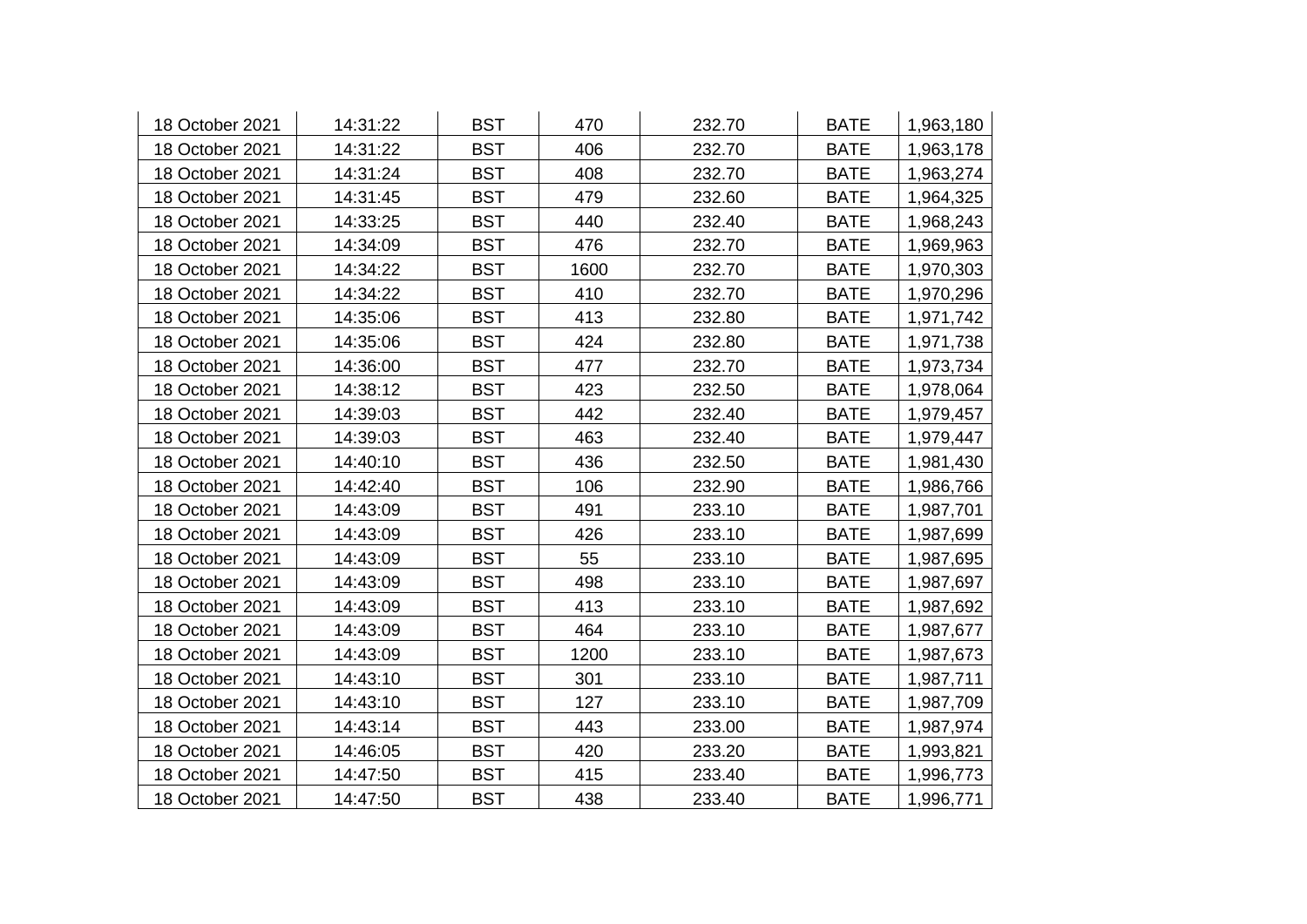| 18 October 2021 | 14:47:50 | <b>BST</b> | 402          | 233.40 | <b>BATE</b> | 1,996,769 |
|-----------------|----------|------------|--------------|--------|-------------|-----------|
| 18 October 2021 | 14:48:11 | <b>BST</b> | 470          | 233.30 | <b>BATE</b> | 1,997,261 |
| 18 October 2021 | 14:49:37 | <b>BST</b> | 459          | 233.40 | <b>BATE</b> | 2,000,108 |
| 18 October 2021 | 14:50:07 | <b>BST</b> | 436          | 233.30 | <b>BATE</b> | 2,001,035 |
| 18 October 2021 | 14:52:56 | <b>BST</b> | 374          | 233.30 | <b>BATE</b> | 2,006,816 |
| 18 October 2021 | 14:52:56 | <b>BST</b> | 496          | 233.30 | <b>BATE</b> | 2,006,813 |
| 18 October 2021 | 14:52:56 | <b>BST</b> | 374          | 233.30 | <b>BATE</b> | 2,006,811 |
| 18 October 2021 | 14:54:49 | <b>BST</b> | 454          | 233.20 | <b>BATE</b> | 2,009,895 |
| 18 October 2021 | 14:54:49 | <b>BST</b> | 1            | 233.20 | <b>BATE</b> | 2,009,893 |
| 18 October 2021 | 14:59:33 | <b>BST</b> | 85           | 233.30 | <b>BATE</b> | 2,017,749 |
| 18 October 2021 | 14:59:38 | <b>BST</b> | 455          | 233.30 | <b>BATE</b> | 2,017,965 |
| 18 October 2021 | 15:00:17 | <b>BST</b> | 499          | 233.40 | <b>BATE</b> | 2,019,290 |
| 18 October 2021 | 15:00:17 | <b>BST</b> | 440          | 233.40 | <b>BATE</b> | 2,019,284 |
| 18 October 2021 | 15:01:56 | <b>BST</b> | $\mathbf{1}$ | 233.50 | <b>BATE</b> | 2,022,506 |
| 18 October 2021 | 15:01:56 | <b>BST</b> | 44           | 233.50 | <b>BATE</b> | 2,022,504 |
| 18 October 2021 | 15:01:56 | <b>BST</b> | 44           | 233.50 | <b>BATE</b> | 2,022,502 |
| 18 October 2021 | 15:01:56 | <b>BST</b> | 44           | 233.50 | <b>BATE</b> | 2,022,500 |
| 18 October 2021 | 15:01:56 | <b>BST</b> | 44           | 233.50 | <b>BATE</b> | 2,022,498 |
| 18 October 2021 | 15:01:56 | <b>BST</b> | 44           | 233.50 | <b>BATE</b> | 2,022,496 |
| 18 October 2021 | 15:01:56 | <b>BST</b> | 44           | 233.50 | <b>BATE</b> | 2,022,494 |
| 18 October 2021 | 15:01:56 | <b>BST</b> | 44           | 233.50 | <b>BATE</b> | 2,022,492 |
| 18 October 2021 | 15:01:56 | <b>BST</b> | 44           | 233.50 | <b>BATE</b> | 2,022,490 |
| 18 October 2021 | 15:01:56 | <b>BST</b> | 44           | 233.50 | <b>BATE</b> | 2,022,486 |
| 18 October 2021 | 15:01:56 | <b>BST</b> | 44           | 233.50 | <b>BATE</b> | 2,022,488 |
| 18 October 2021 | 15:04:51 | <b>BST</b> | 438          | 233.50 | <b>BATE</b> | 2,027,753 |
| 18 October 2021 | 15:05:28 | <b>BST</b> | 361          | 233.40 | <b>BATE</b> | 2,029,043 |
| 18 October 2021 | 15:06:25 | <b>BST</b> | 443          | 233.30 | <b>BATE</b> | 2,030,677 |
| 18 October 2021 | 15:07:09 | <b>BST</b> | 421          | 233.10 | <b>BATE</b> | 2,031,851 |
| 18 October 2021 | 15:08:37 | <b>BST</b> | 495          | 233.20 | <b>BATE</b> | 2,034,622 |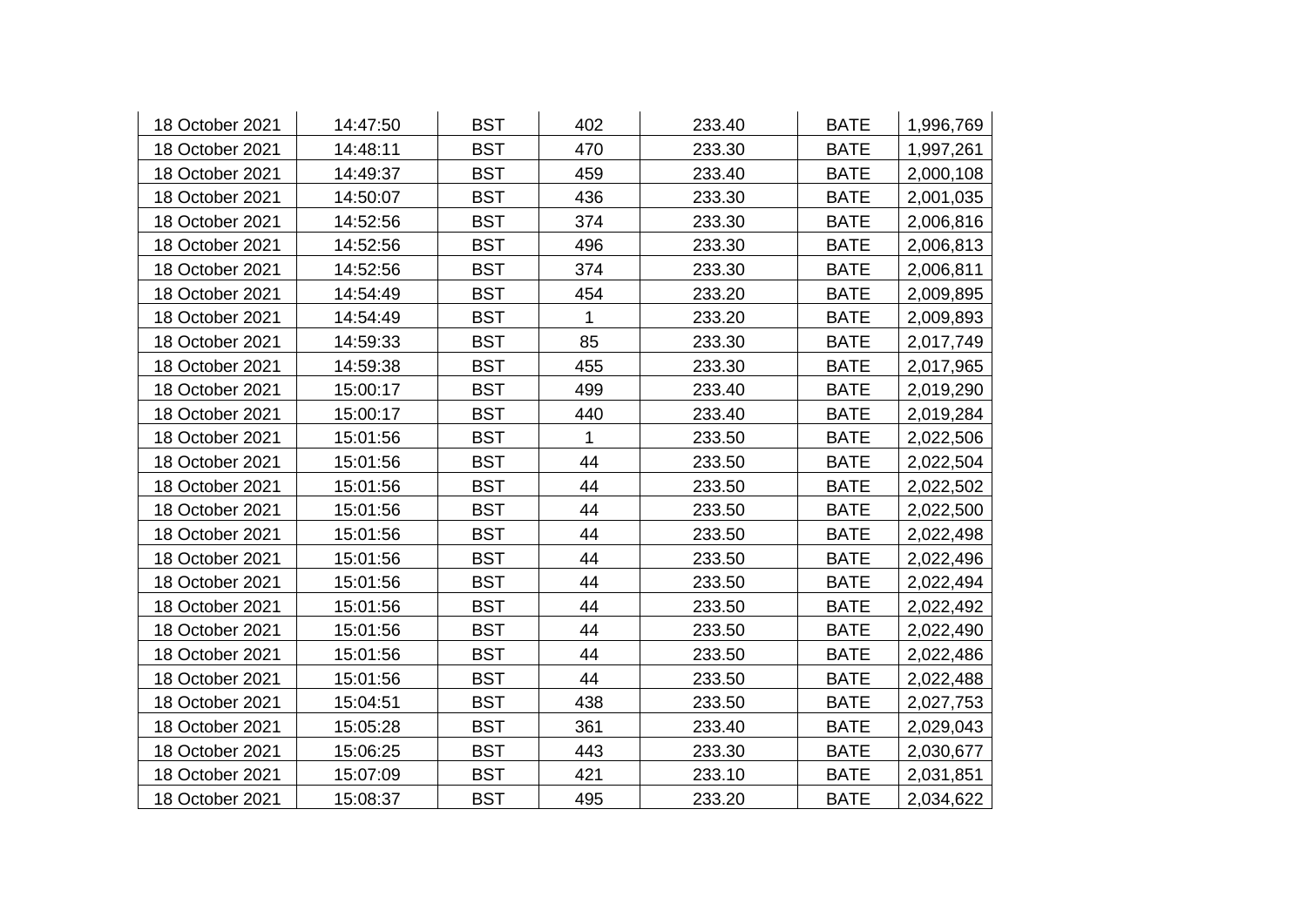| 18 October 2021 | 15:09:09 | <b>BST</b> | 498  | 233.30 | <b>BATE</b> | 2,035,705 |
|-----------------|----------|------------|------|--------|-------------|-----------|
| 18 October 2021 | 15:10:43 | <b>BST</b> | 370  | 233.20 | <b>BATE</b> | 2,038,179 |
| 18 October 2021 | 15:12:35 | <b>BST</b> | 1401 | 233.40 | <b>BATE</b> | 2,040,946 |
| 18 October 2021 | 15:12:55 | <b>BST</b> | 492  | 233.40 | <b>BATE</b> | 2,041,544 |
| 18 October 2021 | 15:13:11 | <b>BST</b> | 412  | 233.40 | <b>BATE</b> | 2,041,978 |
| 18 October 2021 | 15:16:45 | <b>BST</b> | 469  | 233.40 | <b>BATE</b> | 2,047,898 |
| 18 October 2021 | 15:16:45 | <b>BST</b> | 402  | 233.40 | <b>BATE</b> | 2,047,848 |
| 18 October 2021 | 15:16:53 | <b>BST</b> | 411  | 233.30 | <b>BATE</b> | 2,048,224 |
| 18 October 2021 | 15:17:01 | <b>BST</b> | 490  | 233.20 | <b>BATE</b> | 2,048,598 |
| 18 October 2021 | 15:17:03 | <b>BST</b> | 438  | 233.20 | <b>BATE</b> | 2,048,705 |
| 18 October 2021 | 15:19:49 | <b>BST</b> | 408  | 233.10 | <b>BATE</b> | 2,053,340 |
| 18 October 2021 | 15:19:49 | <b>BST</b> | 792  | 233.10 | <b>BATE</b> | 2,053,338 |
| 18 October 2021 | 15:19:49 | <b>BST</b> | 561  | 233.10 | <b>BATE</b> | 2,053,336 |
| 18 October 2021 | 15:22:20 | <b>BST</b> | 462  | 232.90 | <b>BATE</b> | 2,057,694 |
| 18 October 2021 | 15:24:07 | <b>BST</b> | 422  | 233.00 | <b>BATE</b> | 2,060,831 |
| 18 October 2021 | 15:25:17 | <b>BST</b> | 456  | 233.00 | <b>BATE</b> | 2,063,335 |
| 18 October 2021 | 15:27:14 | <b>BST</b> | 412  | 233.20 | <b>BATE</b> | 2,066,790 |
| 18 October 2021 | 15:27:14 | <b>BST</b> | 14   | 233.20 | <b>BATE</b> | 2,066,788 |
| 18 October 2021 | 15:27:14 | <b>BST</b> | 414  | 233.20 | <b>BATE</b> | 2,066,786 |
| 18 October 2021 | 15:27:32 | <b>BST</b> | 405  | 233.10 | <b>BATE</b> | 2,067,232 |
| 18 October 2021 | 15:29:30 | <b>BST</b> | 408  | 233.30 | <b>BATE</b> | 2,070,194 |
| 18 October 2021 | 15:29:30 | <b>BST</b> | 198  | 233.30 | <b>BATE</b> | 2,070,196 |
| 18 October 2021 | 15:29:30 | <b>BST</b> | 408  | 233.30 | <b>BATE</b> | 2,070,192 |
| 18 October 2021 | 15:29:30 | <b>BST</b> | 446  | 233.30 | <b>BATE</b> | 2,070,186 |
| 18 October 2021 | 15:31:10 | <b>BST</b> | 420  | 233.20 | <b>BATE</b> | 2,072,804 |
| 18 October 2021 | 15:31:10 | <b>BST</b> | 165  | 233.20 | <b>BATE</b> | 2,072,800 |
| 18 October 2021 | 15:31:10 | <b>BST</b> | 303  | 233.20 | <b>BATE</b> | 2,072,798 |
| 18 October 2021 | 15:31:10 | <b>BST</b> | 51   | 233.20 | <b>BATE</b> | 2,072,796 |
| 18 October 2021 | 15:31:10 | <b>BST</b> | 441  | 233.20 | <b>BATE</b> | 2,072,776 |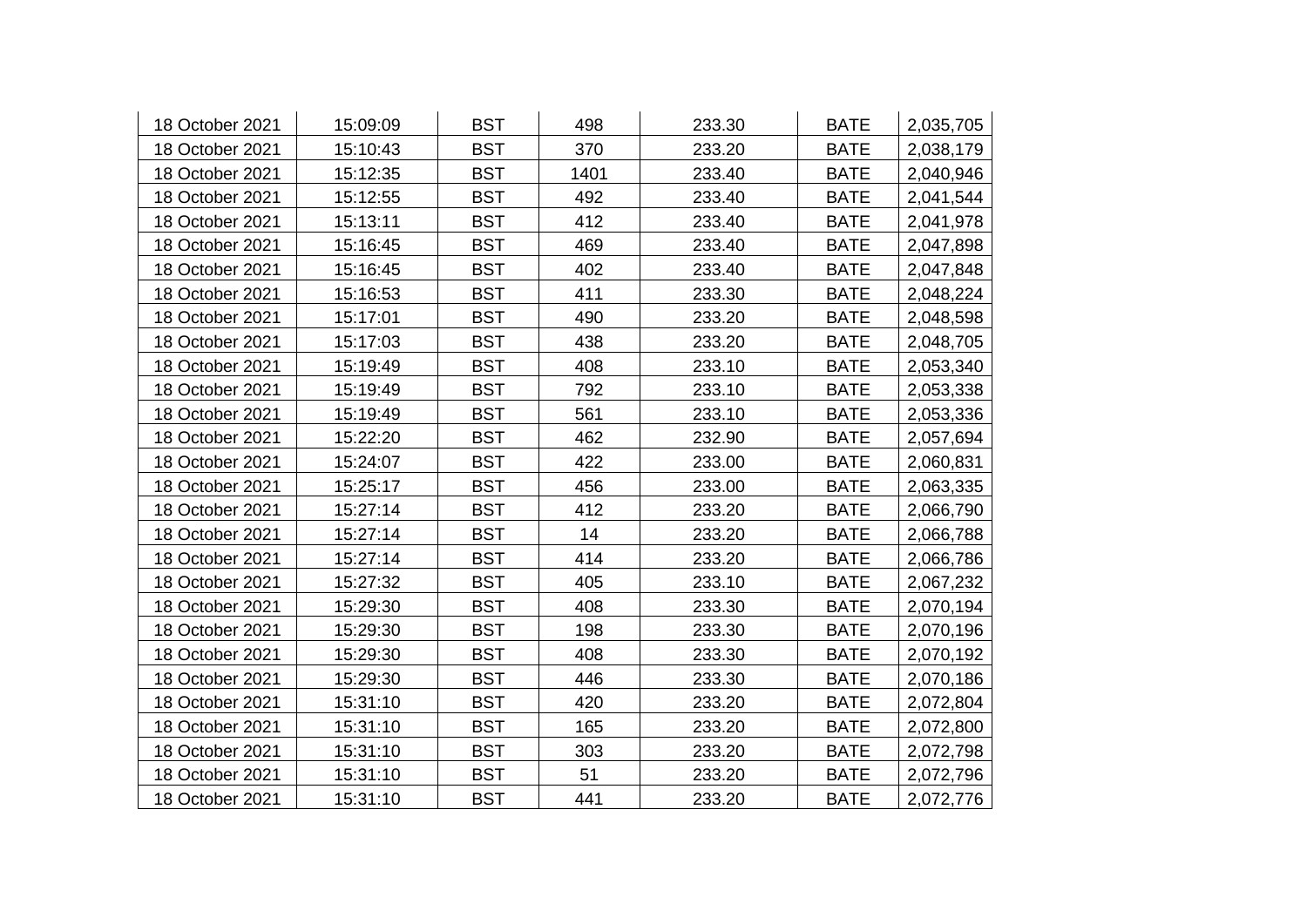| 18 October 2021 | 15:31:10 | <b>BST</b> | 517  | 233.20 | <b>BATE</b> | 2,072,772 |
|-----------------|----------|------------|------|--------|-------------|-----------|
| 18 October 2021 | 15:33:42 | <b>BST</b> | 349  | 233.40 | <b>BATE</b> | 2,076,850 |
| 18 October 2021 | 15:33:42 | <b>BST</b> | 425  | 233.40 | <b>BATE</b> | 2,076,846 |
| 18 October 2021 | 15:34:01 | <b>BST</b> | 478  | 233.40 | <b>BATE</b> | 2,077,419 |
| 18 October 2021 | 15:34:01 | <b>BST</b> | 405  | 233.40 | <b>BATE</b> | 2,077,411 |
| 18 October 2021 | 15:34:39 | <b>BST</b> | 57   | 233.20 | <b>BATE</b> | 2,078,291 |
| 18 October 2021 | 15:34:39 | <b>BST</b> | 420  | 233.20 | <b>BATE</b> | 2,078,289 |
| 18 October 2021 | 15:34:39 | <b>BST</b> | 796  | 233.20 | <b>BATE</b> | 2,078,287 |
| 18 October 2021 | 15:34:39 | <b>BST</b> | 1873 | 233.20 | <b>BATE</b> | 2,078,282 |
| 18 October 2021 | 15:34:39 | <b>BST</b> | 982  | 233.20 | <b>BATE</b> | 2,078,268 |
| 18 October 2021 | 15:34:53 | <b>BST</b> | 420  | 233.10 | <b>BATE</b> | 2,078,651 |
| 18 October 2021 | 15:34:59 | <b>BST</b> | 44   | 233.10 | <b>BATE</b> | 2,078,962 |
| 18 October 2021 | 15:34:59 | <b>BST</b> | 425  | 233.10 | <b>BATE</b> | 2,078,960 |
| 18 October 2021 | 15:35:03 | <b>BST</b> | 53   | 233.20 | <b>BATE</b> | 2,079,122 |
| 18 October 2021 | 15:35:03 | <b>BST</b> | 354  | 233.20 | <b>BATE</b> | 2,079,120 |
| 18 October 2021 | 15:35:03 | <b>BST</b> | 83   | 233.20 | <b>BATE</b> | 2,079,118 |
| 18 October 2021 | 15:35:03 | <b>BST</b> | 354  | 233.20 | <b>BATE</b> | 2,079,116 |
| 18 October 2021 | 15:37:06 | <b>BST</b> | 349  | 232.90 | <b>BATE</b> | 2,083,123 |
| 18 October 2021 | 15:37:06 | <b>BST</b> | 349  | 232.90 | <b>BATE</b> | 2,083,115 |
| 18 October 2021 | 15:37:06 | <b>BST</b> | 349  | 232.90 | <b>BATE</b> | 2,083,113 |
| 18 October 2021 | 15:37:06 | <b>BST</b> | 349  | 232.90 | <b>BATE</b> | 2,083,109 |
| 18 October 2021 | 15:38:29 | <b>BST</b> | 436  | 233.00 | <b>BATE</b> | 2,085,598 |
| 18 October 2021 | 15:40:09 | <b>BST</b> | 431  | 233.00 | <b>BATE</b> | 2,088,164 |
| 18 October 2021 | 15:40:09 | <b>BST</b> | 456  | 233.00 | <b>BATE</b> | 2,088,146 |
| 18 October 2021 | 15:40:09 | <b>BST</b> | 472  | 233.00 | <b>BATE</b> | 2,088,144 |
| 18 October 2021 | 15:40:09 | <b>BST</b> | 457  | 233.00 | <b>BATE</b> | 2,088,136 |
| 18 October 2021 | 15:40:09 | <b>BST</b> | 473  | 233.00 | <b>BATE</b> | 2,088,134 |
| 18 October 2021 | 15:41:03 | <b>BST</b> | 494  | 232.90 | <b>BATE</b> | 2,089,803 |
| 18 October 2021 | 15:41:03 | <b>BST</b> | 1300 | 232.90 | <b>BATE</b> | 2,089,801 |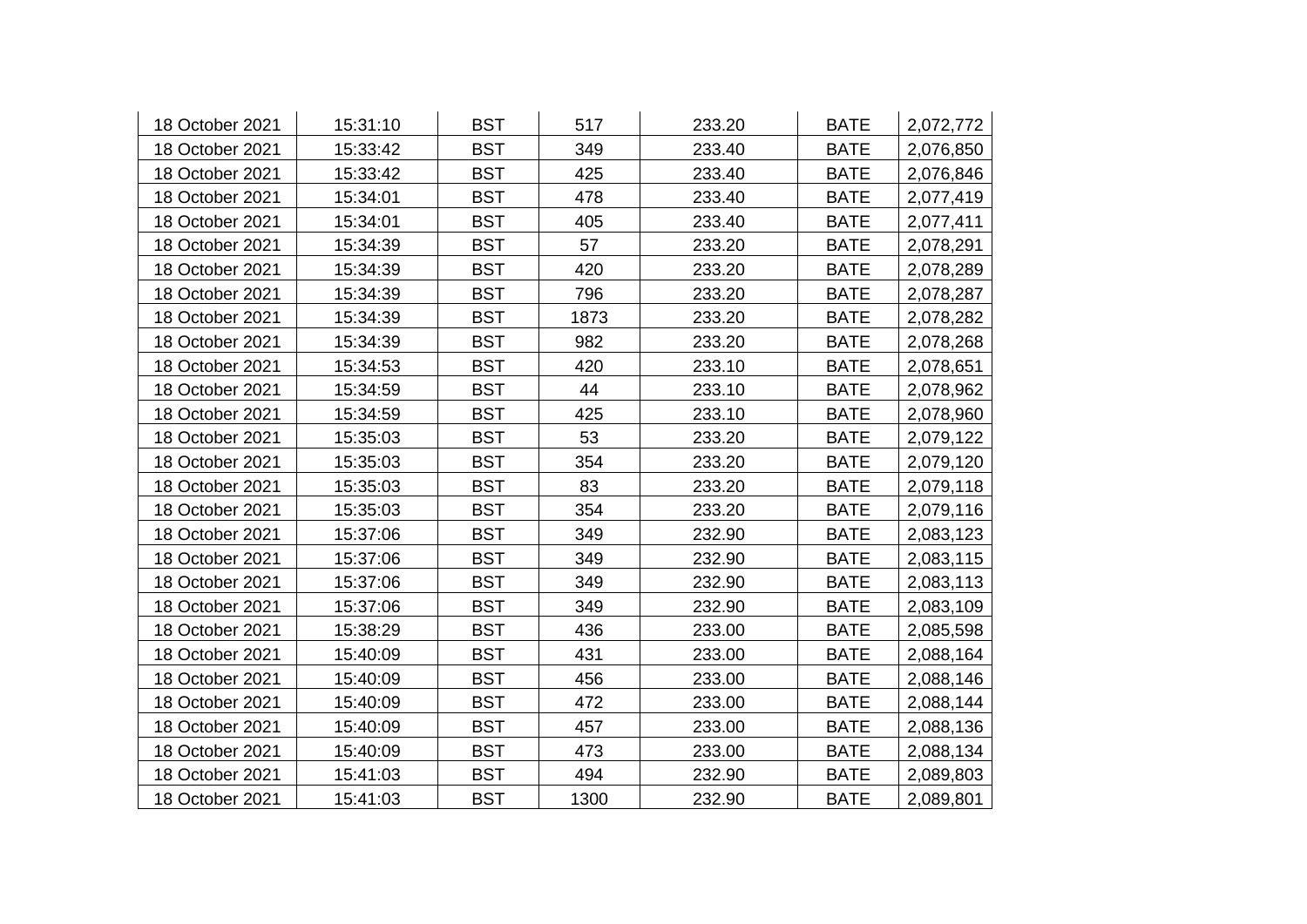| 18 October 2021 | 15:41:03 | <b>BST</b> | 449  | 232.90 | <b>BATE</b> | 2,089,799 |
|-----------------|----------|------------|------|--------|-------------|-----------|
| 18 October 2021 | 15:42:01 | <b>BST</b> | 380  | 233.00 | <b>BATE</b> | 2091257   |
| 18 October 2021 | 15:42:01 | <b>BST</b> | 378  | 233.00 | <b>BATE</b> | 2091255   |
| 18 October 2021 | 15:44:39 | <b>BST</b> | 1341 | 233.20 | <b>BATE</b> | 2096029   |
| 18 October 2021 | 15:44:39 | <b>BST</b> | 463  | 233.20 | <b>BATE</b> | 2096023   |
| 18 October 2021 | 15:44:39 | <b>BST</b> | 472  | 233.20 | <b>BATE</b> | 2096017   |
| 18 October 2021 | 15:44:40 | <b>BST</b> | 349  | 233.20 | <b>BATE</b> | 2096057   |
| 18 October 2021 | 15:44:40 | <b>BST</b> | 489  | 233.20 | <b>BATE</b> | 2096050   |
| 18 October 2021 | 15:44:40 | <b>BST</b> | 450  | 233.20 | <b>BATE</b> | 2096048   |
| 18 October 2021 | 15:47:50 | <b>BST</b> | 443  | 233.20 | <b>BATE</b> | 2100961   |
| 18 October 2021 | 15:47:50 | <b>BST</b> | 479  | 233.20 | <b>BATE</b> | 2100959   |
| 18 October 2021 | 15:49:43 | <b>BST</b> | 434  | 233.20 | <b>BATE</b> | 2104224   |
| 18 October 2021 | 15:51:04 | <b>BST</b> | 405  | 232.90 | <b>BATE</b> | 2106750   |
| 18 October 2021 | 15:51:04 | <b>BST</b> | 438  | 232.90 | <b>BATE</b> | 2106748   |
| 18 October 2021 | 15:51:18 | <b>BST</b> | 476  | 232.90 | <b>BATE</b> | 2107402   |
| 18 October 2021 | 15:52:50 | <b>BST</b> | 467  | 233.00 | <b>BATE</b> | 2109214   |
| 18 October 2021 | 15:52:51 | <b>BST</b> | 422  | 233.00 | <b>BATE</b> | 2109252   |
| 18 October 2021 | 15:54:34 | <b>BST</b> | 843  | 232.90 | <b>BATE</b> | 2111815   |
| 18 October 2021 | 15:54:35 | <b>BST</b> | 416  | 232.90 | <b>BATE</b> | 2111819   |
| 18 October 2021 | 15:56:26 | <b>BST</b> | 437  | 233.00 | <b>BATE</b> | 2114489   |
| 18 October 2021 | 15:56:26 | <b>BST</b> | 1311 | 233.00 | <b>BATE</b> | 2114485   |
| 18 October 2021 | 15:56:26 | <b>BST</b> | 271  | 233.00 | <b>BATE</b> | 2114483   |
| 18 October 2021 | 15:58:31 | <b>BST</b> | 466  | 233.00 | <b>BATE</b> | 2117660   |
| 18 October 2021 | 15:58:31 | <b>BST</b> | 487  | 233.00 | <b>BATE</b> | 2117650   |
| 18 October 2021 | 16:04:15 | <b>BST</b> | 1900 | 233.10 | <b>BATE</b> | 2129265   |
| 18 October 2021 | 16:04:15 | <b>BST</b> | 472  | 233.10 | <b>BATE</b> | 2129263   |
| 18 October 2021 | 16:04:36 | <b>BST</b> | 469  | 233.10 | <b>BATE</b> | 2129964   |
| 18 October 2021 | 16:04:36 | <b>BST</b> | 477  | 233.10 | <b>BATE</b> | 2129962   |
| 18 October 2021 | 16:04:36 | <b>BST</b> | 6    | 233.10 | <b>BATE</b> | 2129960   |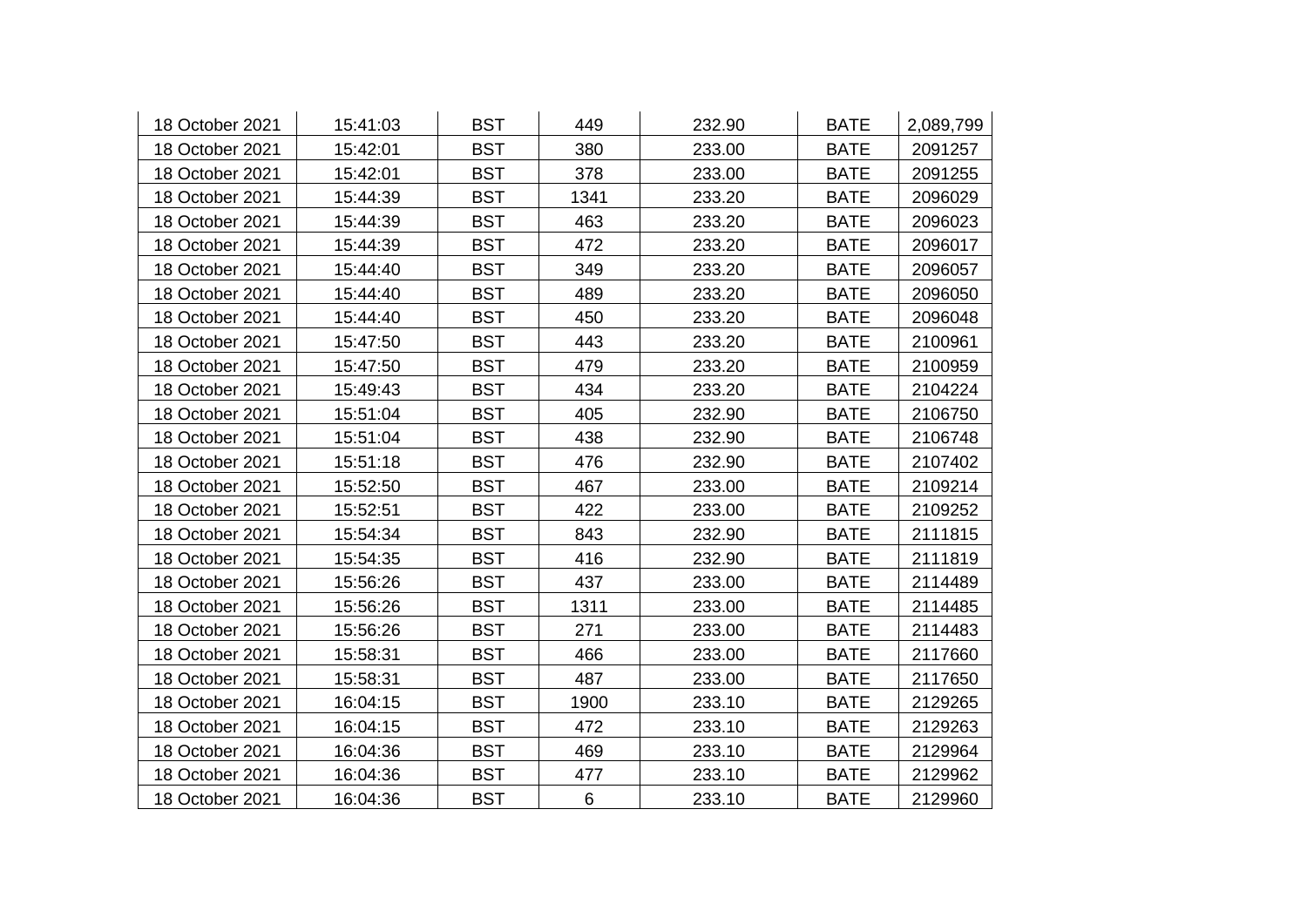| 18 October 2021 | 16:04:36 | <b>BST</b> | 420  | 233.10 | <b>BATE</b> | 2129956 |
|-----------------|----------|------------|------|--------|-------------|---------|
| 18 October 2021 | 16:04:36 | <b>BST</b> | 444  | 233.10 | <b>BATE</b> | 2129952 |
| 18 October 2021 | 16:04:36 | <b>BST</b> | 117  | 233.10 | <b>BATE</b> | 2129950 |
| 18 October 2021 | 16:04:36 | <b>BST</b> | 305  | 233.10 | <b>BATE</b> | 2129948 |
| 18 October 2021 | 16:04:36 | <b>BST</b> | 13   | 233.10 | <b>BATE</b> | 2129946 |
| 18 October 2021 | 16:04:36 | <b>BST</b> | 395  | 233.10 | <b>BATE</b> | 2129944 |
| 18 October 2021 | 16:04:36 | <b>BST</b> | 495  | 233.10 | <b>BATE</b> | 2129942 |
| 18 October 2021 | 16:05:06 | <b>BST</b> | 661  | 233.10 | <b>BATE</b> | 2130853 |
| 18 October 2021 | 16:05:06 | <b>BST</b> | 414  | 233.10 | <b>BATE</b> | 2130851 |
| 18 October 2021 | 16:05:38 | <b>BST</b> | 438  | 233.00 | <b>BATE</b> | 2131932 |
| 18 October 2021 | 16:05:38 | <b>BST</b> | 1402 | 233.00 | <b>BATE</b> | 2131930 |
| 18 October 2021 | 16:05:48 | <b>BST</b> | 439  | 233.00 | <b>BATE</b> | 2132195 |
| 18 October 2021 | 16:06:01 | <b>BST</b> | 767  | 233.10 | <b>BATE</b> | 2132539 |
| 18 October 2021 | 16:06:01 | <b>BST</b> | 1233 | 233.10 | <b>BATE</b> | 2132537 |
| 18 October 2021 | 16:06:23 | <b>BST</b> | 606  | 233.00 | <b>BATE</b> | 2133222 |
| 18 October 2021 | 16:06:23 | <b>BST</b> | 119  | 233.00 | <b>BATE</b> | 2133220 |
| 18 October 2021 | 16:06:40 | <b>BST</b> | 236  | 233.00 | <b>BATE</b> | 2133852 |
| 18 October 2021 | 16:06:40 | <b>BST</b> | 255  | 233.00 | <b>BATE</b> | 2133850 |
| 18 October 2021 | 16:07:18 | <b>BST</b> | 491  | 233.10 | <b>BATE</b> | 2134880 |
| 18 October 2021 | 16:08:51 | <b>BST</b> | 357  | 233.10 | <b>BATE</b> | 2137752 |
| 18 October 2021 | 16:12:13 | <b>BST</b> | 199  | 233.20 | <b>BATE</b> | 2143566 |
| 18 October 2021 | 16:12:13 | <b>BST</b> | 88   | 233.20 | <b>BATE</b> | 2143559 |
| 18 October 2021 | 16:12:13 | <b>BST</b> | 191  | 233.20 | <b>BATE</b> | 2143557 |
| 18 October 2021 | 16:12:13 | <b>BST</b> | 434  | 233.20 | <b>BATE</b> | 2143555 |
| 18 October 2021 | 16:12:13 | <b>BST</b> | 424  | 233.20 | <b>BATE</b> | 2143553 |
| 18 October 2021 | 16:12:13 | <b>BST</b> | 458  | 233.20 | <b>BATE</b> | 2143549 |
| 18 October 2021 | 16:12:13 | <b>BST</b> | 274  | 233.20 | <b>BATE</b> | 2143547 |
| 18 October 2021 | 16:12:13 | <b>BST</b> | 209  | 233.20 | <b>BATE</b> | 2143545 |
| 18 October 2021 | 16:12:13 | <b>BST</b> | 486  | 233.20 | <b>BATE</b> | 2143541 |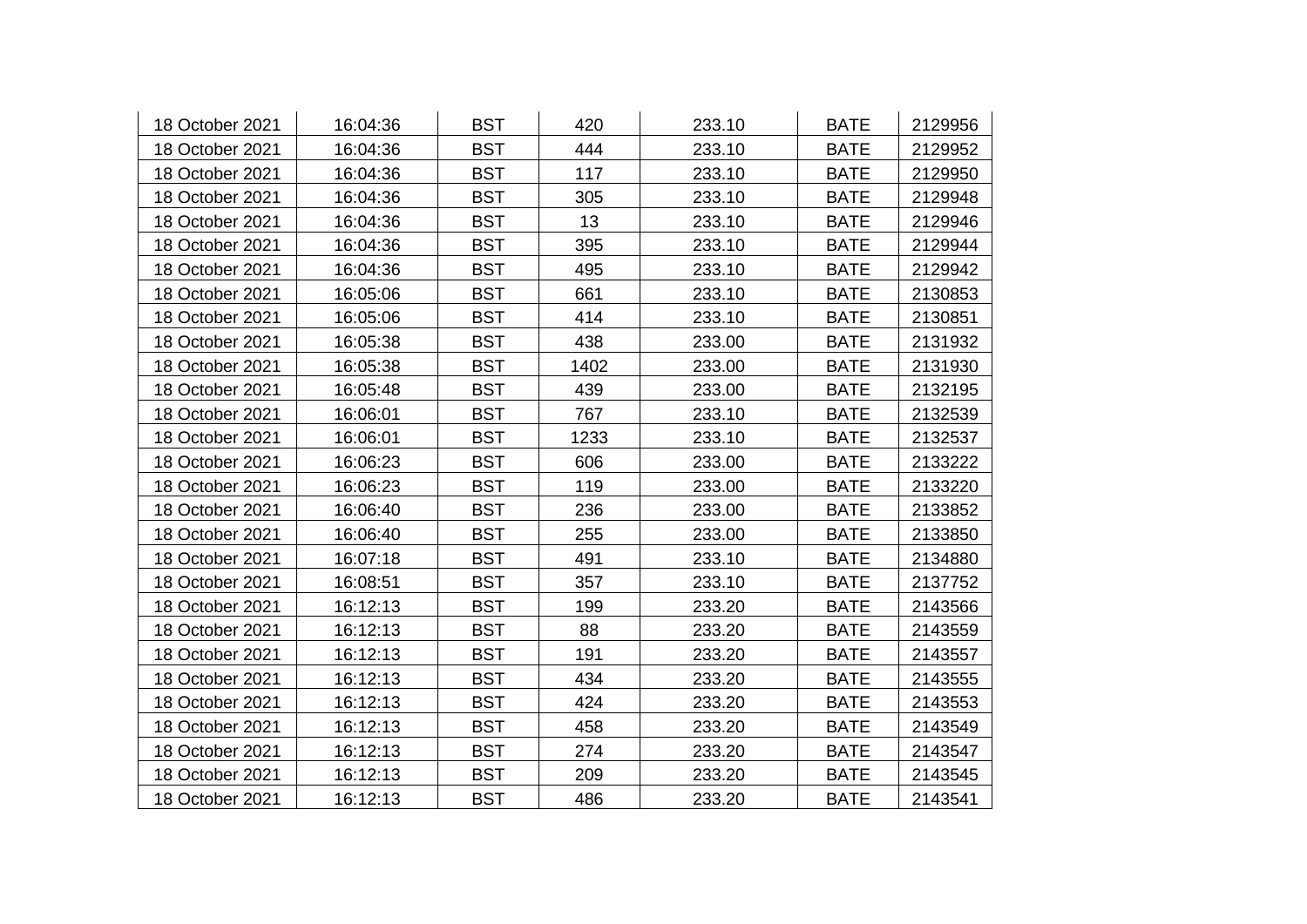| 18 October 2021 | 16:12:13 | <b>BST</b> | 439  | 233.20 | <b>BATE</b> | 2143537 |
|-----------------|----------|------------|------|--------|-------------|---------|
| 18 October 2021 | 16:15:28 | <b>BST</b> | 283  | 233.40 | <b>BATE</b> | 2150055 |
| 18 October 2021 | 16:15:28 | <b>BST</b> | 174  | 233.40 | <b>BATE</b> | 2150053 |
| 18 October 2021 | 16:15:28 | <b>BST</b> | 465  | 233.40 | <b>BATE</b> | 2150051 |
| 18 October 2021 | 16:15:28 | <b>BST</b> | 423  | 233.40 | <b>BATE</b> | 2150049 |
| 18 October 2021 | 16:15:28 | <b>BST</b> | 401  | 233.40 | <b>BATE</b> | 2150047 |
| 18 October 2021 | 16:15:29 | <b>BST</b> | 475  | 233.50 | <b>BATE</b> | 2150072 |
| 18 October 2021 | 16:15:29 | <b>BST</b> | 464  | 233.50 | <b>BATE</b> | 2150070 |
| 18 October 2021 | 16:15:29 | <b>BST</b> | 360  | 233.50 | <b>BATE</b> | 2150068 |
| 18 October 2021 | 16:15:45 | <b>BST</b> | 360  | 233.50 | <b>BATE</b> | 2150633 |
| 18 October 2021 | 16:18:31 | <b>BST</b> | 458  | 233.40 | <b>BATE</b> | 2156342 |
| 18 October 2021 | 16:18:32 | <b>BST</b> | 494  | 233.40 | <b>BATE</b> | 2156351 |
| 18 October 2021 | 16:18:51 | <b>BST</b> | 484  | 233.40 | <b>BATE</b> | 2157033 |
| 18 October 2021 | 16:18:51 | <b>BST</b> | 1    | 233.40 | <b>BATE</b> | 2157031 |
| 18 October 2021 | 16:21:20 | <b>BST</b> | 441  | 233.50 | <b>BATE</b> | 2163004 |
| 18 October 2021 | 16:21:20 | <b>BST</b> | 401  | 233.50 | <b>BATE</b> | 2163002 |
| 18 October 2021 | 16:21:20 | <b>BST</b> | 493  | 233.50 | <b>BATE</b> | 2163000 |
| 18 October 2021 | 16:22:17 | <b>BST</b> | 491  | 233.60 | <b>BATE</b> | 2165933 |
| 18 October 2021 | 14:24:03 | <b>BST</b> | 461  | 232.40 | <b>CHIX</b> | 1946867 |
| 18 October 2021 | 14:28:31 | <b>BST</b> | 638  | 232.60 | <b>CHIX</b> | 1952345 |
| 18 October 2021 | 14:28:31 | <b>BST</b> | 889  | 232.60 | <b>CHIX</b> | 1952330 |
| 18 October 2021 | 14:28:31 | <b>BST</b> | 451  | 232.60 | <b>CHIX</b> | 1952306 |
| 18 October 2021 | 14:28:32 | <b>BST</b> | 545  | 232.60 | <b>CHIX</b> | 1952387 |
| 18 October 2021 | 14:30:07 | <b>BST</b> | 656  | 232.60 | <b>CHIX</b> | 1959043 |
| 18 October 2021 | 14:30:07 | <b>BST</b> | 280  | 232.60 | <b>CHIX</b> | 1959037 |
| 18 October 2021 | 14:30:07 | <b>BST</b> | 1744 | 232.60 | <b>CHIX</b> | 1959039 |
| 18 October 2021 | 14:30:45 | <b>BST</b> | 464  | 232.50 | <b>CHIX</b> | 1960816 |
| 18 October 2021 | 14:31:01 | <b>BST</b> | 500  | 232.60 | <b>CHIX</b> | 1961626 |
| 18 October 2021 | 14:31:01 | <b>BST</b> | 500  | 232.60 | <b>CHIX</b> | 1961598 |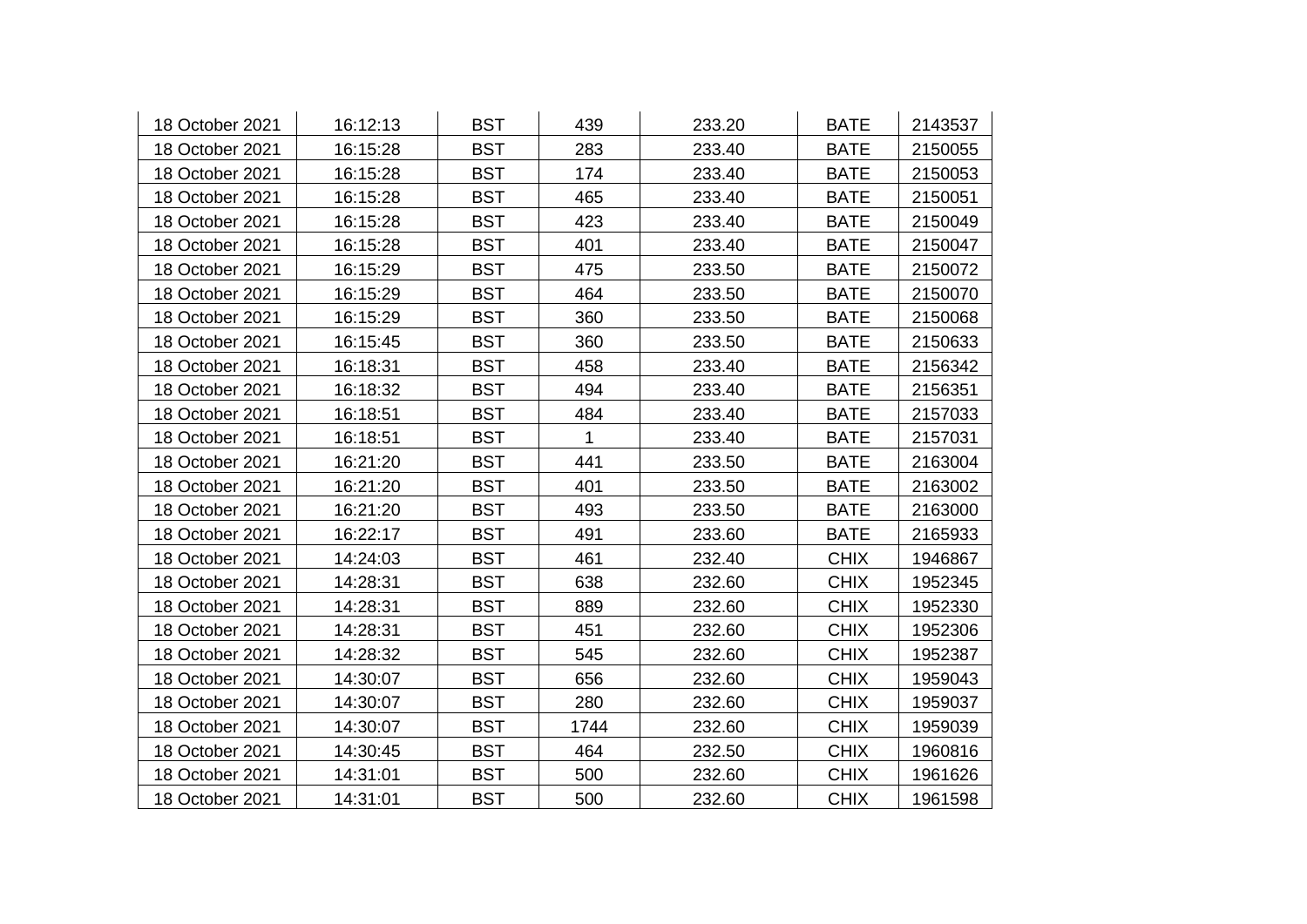| 18 October 2021 | 14:31:01 | <b>BST</b> | 408         | 232.60 | <b>CHIX</b> | 1961596 |
|-----------------|----------|------------|-------------|--------|-------------|---------|
| 18 October 2021 | 14:31:01 | <b>BST</b> | 1156        | 232.60 | <b>CHIX</b> | 1961594 |
| 18 October 2021 | 14:31:13 | <b>BST</b> | 139         | 232.70 | <b>CHIX</b> | 1962639 |
| 18 October 2021 | 14:31:13 | <b>BST</b> | 480         | 232.70 | <b>CHIX</b> | 1962637 |
| 18 October 2021 | 14:31:13 | <b>BST</b> | 452         | 232.70 | <b>CHIX</b> | 1962635 |
| 18 October 2021 | 14:31:16 | <b>BST</b> | 455         | 232.70 | <b>CHIX</b> | 1962775 |
| 18 October 2021 | 14:31:24 | <b>BST</b> | 1849        | 232.70 | <b>CHIX</b> | 1963264 |
| 18 October 2021 | 14:31:24 | <b>BST</b> | 451         | 232.70 | <b>CHIX</b> | 1963262 |
| 18 October 2021 | 14:31:24 | <b>BST</b> | 1           | 232.70 | <b>CHIX</b> | 1963260 |
| 18 October 2021 | 14:31:43 | <b>BST</b> | 412         | 232.60 | <b>CHIX</b> | 1964183 |
| 18 October 2021 | 14:31:51 | <b>BST</b> | 500         | 232.60 | <b>CHIX</b> | 1964609 |
| 18 October 2021 | 14:31:51 | <b>BST</b> | 250         | 232.60 | <b>CHIX</b> | 1964607 |
| 18 October 2021 | 14:32:18 | <b>BST</b> | 425         | 232.60 | <b>CHIX</b> | 1965776 |
| 18 October 2021 | 14:32:19 | <b>BST</b> | 36          | 232.60 | <b>CHIX</b> | 1965816 |
| 18 October 2021 | 14:33:25 | <b>BST</b> | 115         | 232.50 | <b>CHIX</b> | 1968247 |
| 18 October 2021 | 14:33:25 | <b>BST</b> | 1015        | 232.50 | <b>CHIX</b> | 1968245 |
| 18 October 2021 | 14:33:25 | <b>BST</b> | 1246        | 232.50 | <b>CHIX</b> | 1968214 |
| 18 October 2021 | 14:33:25 | <b>BST</b> | 829         | 232.50 | <b>CHIX</b> | 1968212 |
| 18 October 2021 | 14:33:25 | <b>BST</b> | $\mathbf 1$ | 232.50 | <b>CHIX</b> | 1968210 |
| 18 October 2021 | 14:34:22 | <b>BST</b> | 335         | 232.70 | <b>CHIX</b> | 1970305 |
| 18 October 2021 | 14:34:22 | <b>BST</b> | 865         | 232.70 | <b>CHIX</b> | 1970301 |
| 18 October 2021 | 14:34:22 | <b>BST</b> | 1200        | 232.70 | <b>CHIX</b> | 1970299 |
| 18 October 2021 | 14:34:45 | <b>BST</b> | 15          | 232.90 | <b>CHIX</b> | 1971192 |
| 18 October 2021 | 14:34:45 | <b>BST</b> | 422         | 232.90 | <b>CHIX</b> | 1971194 |
| 18 October 2021 | 14:34:45 | <b>BST</b> | 687         | 232.90 | <b>CHIX</b> | 1971190 |
| 18 October 2021 | 14:34:57 | <b>BST</b> | 1349        | 232.90 | <b>CHIX</b> | 1971484 |
| 18 October 2021 | 14:35:08 | <b>BST</b> | 450         | 232.70 | <b>CHIX</b> | 1971851 |
| 18 October 2021 | 14:35:25 | <b>BST</b> | 473         | 232.60 | <b>CHIX</b> | 1972452 |
| 18 October 2021 | 14:36:16 | <b>BST</b> | 584         | 232.70 | <b>CHIX</b> | 1974358 |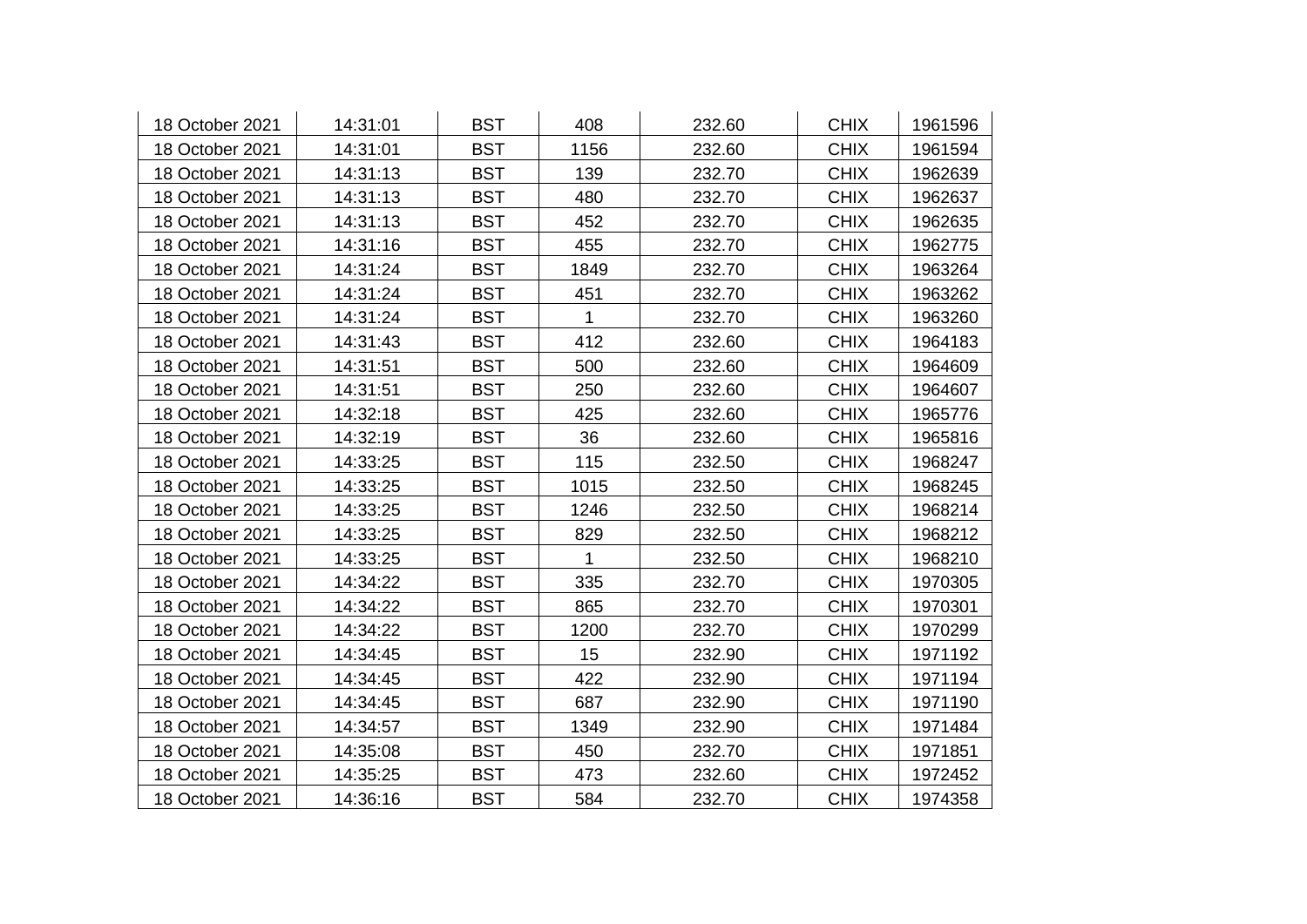| 18 October 2021 | 14:37:20 | <b>BST</b> | 453  | 232.50 | <b>CHIX</b> | 1976434 |
|-----------------|----------|------------|------|--------|-------------|---------|
| 18 October 2021 | 14:38:04 | <b>BST</b> | 1065 | 232.60 | <b>CHIX</b> | 1977829 |
| 18 October 2021 | 14:38:04 | <b>BST</b> | 1311 | 232.60 | <b>CHIX</b> | 1977827 |
| 18 October 2021 | 14:38:24 | <b>BST</b> | 667  | 232.40 | <b>CHIX</b> | 1978403 |
| 18 October 2021 | 14:38:24 | <b>BST</b> | 424  | 232.40 | <b>CHIX</b> | 1978401 |
| 18 October 2021 | 14:39:03 | <b>BST</b> | 418  | 232.40 | <b>CHIX</b> | 1979455 |
| 18 October 2021 | 14:39:03 | <b>BST</b> | 480  | 232.40 | <b>CHIX</b> | 1979449 |
| 18 October 2021 | 14:40:10 | <b>BST</b> | 1046 | 232.50 | <b>CHIX</b> | 1981428 |
| 18 October 2021 | 14:40:58 | <b>BST</b> | 740  | 232.50 | <b>CHIX</b> | 1982774 |
| 18 October 2021 | 14:42:40 | <b>BST</b> | 510  | 232.90 | <b>CHIX</b> | 1986768 |
| 18 October 2021 | 14:43:09 | <b>BST</b> | 521  | 233.10 | <b>CHIX</b> | 1987703 |
| 18 October 2021 | 14:43:09 | <b>BST</b> | 1400 | 233.10 | <b>CHIX</b> | 1987675 |
| 18 October 2021 | 14:43:09 | <b>BST</b> | 1614 | 233.10 | <b>CHIX</b> | 1987671 |
| 18 October 2021 | 14:43:10 | <b>BST</b> | 904  | 233.10 | <b>CHIX</b> | 1987746 |
| 18 October 2021 | 14:43:14 | <b>BST</b> | 407  | 233.00 | <b>CHIX</b> | 1987968 |
| 18 October 2021 | 14:45:05 | <b>BST</b> | 280  | 233.20 | <b>CHIX</b> | 1991766 |
| 18 October 2021 | 14:45:05 | <b>BST</b> | 1213 | 233.20 | <b>CHIX</b> | 1991768 |
| 18 October 2021 | 14:46:01 | <b>BST</b> | 972  | 233.20 | <b>CHIX</b> | 1993620 |
| 18 October 2021 | 14:47:41 | <b>BST</b> | 492  | 233.40 | <b>CHIX</b> | 1996579 |
| 18 October 2021 | 14:47:41 | <b>BST</b> | 492  | 233.40 | <b>CHIX</b> | 1996575 |
| 18 October 2021 | 14:47:41 | <b>BST</b> | 1237 | 233.40 | <b>CHIX</b> | 1996573 |
| 18 October 2021 | 14:48:11 | <b>BST</b> | 482  | 233.30 | <b>CHIX</b> | 1997265 |
| 18 October 2021 | 14:48:11 | <b>BST</b> | 491  | 233.30 | <b>CHIX</b> | 1997263 |
| 18 October 2021 | 14:48:11 | <b>BST</b> | 483  | 233.30 | <b>CHIX</b> | 1997259 |
| 18 October 2021 | 14:48:11 | <b>BST</b> | 666  | 233.30 | <b>CHIX</b> | 1997255 |
| 18 October 2021 | 14:48:41 | <b>BST</b> | 320  | 233.40 | <b>CHIX</b> | 1998503 |
| 18 October 2021 | 14:48:41 | <b>BST</b> | 142  | 233.40 | <b>CHIX</b> | 1998501 |
| 18 October 2021 | 14:49:29 | <b>BST</b> | 430  | 233.50 | <b>CHIX</b> | 1999871 |
| 18 October 2021 | 14:49:29 | <b>BST</b> | 301  | 233.50 | <b>CHIX</b> | 1999869 |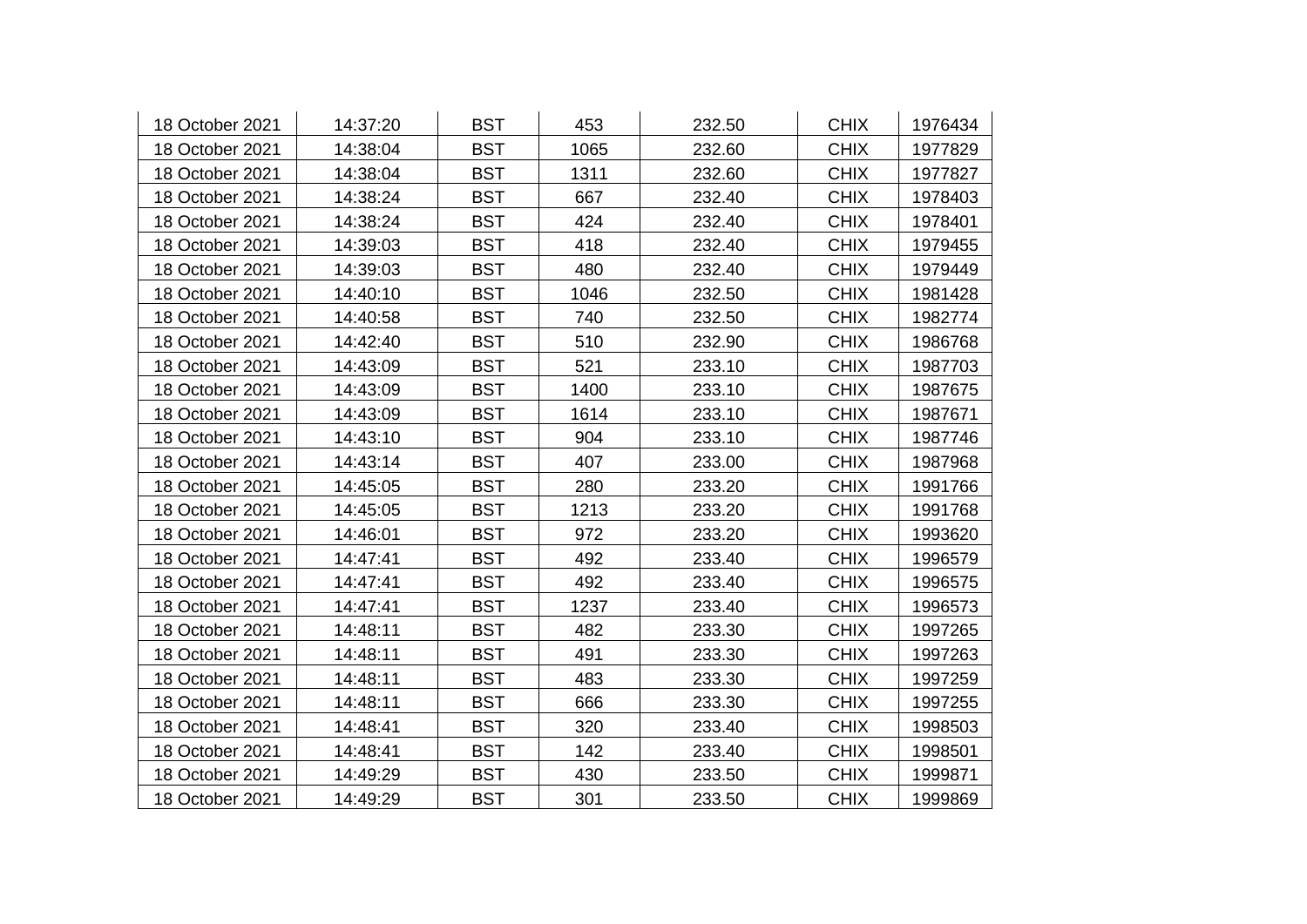| 18 October 2021 | 14:49:29 | <b>BST</b> | 171            | 233.50 | <b>CHIX</b> | 1999867 |
|-----------------|----------|------------|----------------|--------|-------------|---------|
| 18 October 2021 | 14:50:07 | <b>BST</b> | 437            | 233.30 | <b>CHIX</b> | 2001033 |
| 18 October 2021 | 14:55:46 | <b>BST</b> | 480            | 233.20 | <b>CHIX</b> | 2011338 |
| 18 October 2021 | 14:55:47 | <b>BST</b> | 1663           | 233.20 | <b>CHIX</b> | 2011373 |
| 18 October 2021 | 14:55:47 | <b>BST</b> | 110            | 233.20 | <b>CHIX</b> | 2011371 |
| 18 October 2021 | 14:55:47 | <b>BST</b> | 457            | 233.20 | <b>CHIX</b> | 2011369 |
| 18 October 2021 | 14:57:32 | <b>BST</b> | 488            | 233.20 | <b>CHIX</b> | 2014511 |
| 18 October 2021 | 15:00:17 | <b>BST</b> | 607            | 233.40 | <b>CHIX</b> | 2019288 |
| 18 October 2021 | 15:00:17 | <b>BST</b> | 486            | 233.40 | <b>CHIX</b> | 2019286 |
| 18 October 2021 | 15:00:23 | <b>BST</b> | 1600           | 233.40 | <b>CHIX</b> | 2019517 |
| 18 October 2021 | 15:00:23 | <b>BST</b> | 705            | 233.40 | <b>CHIX</b> | 2019515 |
| 18 October 2021 | 15:00:24 | <b>BST</b> | 805            | 233.40 | <b>CHIX</b> | 2019543 |
| 18 October 2021 | 15:00:36 | <b>BST</b> | 426            | 233.30 | <b>CHIX</b> | 2019957 |
| 18 October 2021 | 15:01:56 | <b>BST</b> | 79             | 233.50 | <b>CHIX</b> | 2022578 |
| 18 October 2021 | 15:01:56 | <b>BST</b> | 79             | 233.50 | <b>CHIX</b> | 2022574 |
| 18 October 2021 | 15:01:56 | <b>BST</b> | 79             | 233.50 | <b>CHIX</b> | 2022576 |
| 18 October 2021 | 15:01:56 | <b>BST</b> | 79             | 233.50 | <b>CHIX</b> | 2022584 |
| 18 October 2021 | 15:01:56 | <b>BST</b> | 79             | 233.50 | <b>CHIX</b> | 2022580 |
| 18 October 2021 | 15:01:56 | <b>BST</b> | 79             | 233.50 | <b>CHIX</b> | 2022582 |
| 18 October 2021 | 15:01:56 | <b>BST</b> | 13             | 233.50 | <b>CHIX</b> | 2022586 |
| 18 October 2021 | 15:01:56 | <b>BST</b> | 79             | 233.50 | <b>CHIX</b> | 2022566 |
| 18 October 2021 | 15:01:56 | <b>BST</b> | 79             | 233.50 | <b>CHIX</b> | 2022560 |
| 18 October 2021 | 15:01:56 | <b>BST</b> | 79             | 233.50 | <b>CHIX</b> | 2022564 |
| 18 October 2021 | 15:01:56 | <b>BST</b> | 79             | 233.50 | <b>CHIX</b> | 2022562 |
| 18 October 2021 | 15:01:56 | <b>BST</b> | 79             | 233.50 | <b>CHIX</b> | 2022568 |
| 18 October 2021 | 15:01:56 | <b>BST</b> | $\overline{7}$ | 233.50 | <b>CHIX</b> | 2022572 |
| 18 October 2021 | 15:01:56 | <b>BST</b> | 79             | 233.50 | <b>CHIX</b> | 2022570 |
| 18 October 2021 | 15:01:56 | <b>BST</b> | 79             | 233.50 | <b>CHIX</b> | 2022548 |
| 18 October 2021 | 15:01:56 | <b>BST</b> | 79             | 233.50 | <b>CHIX</b> | 2022540 |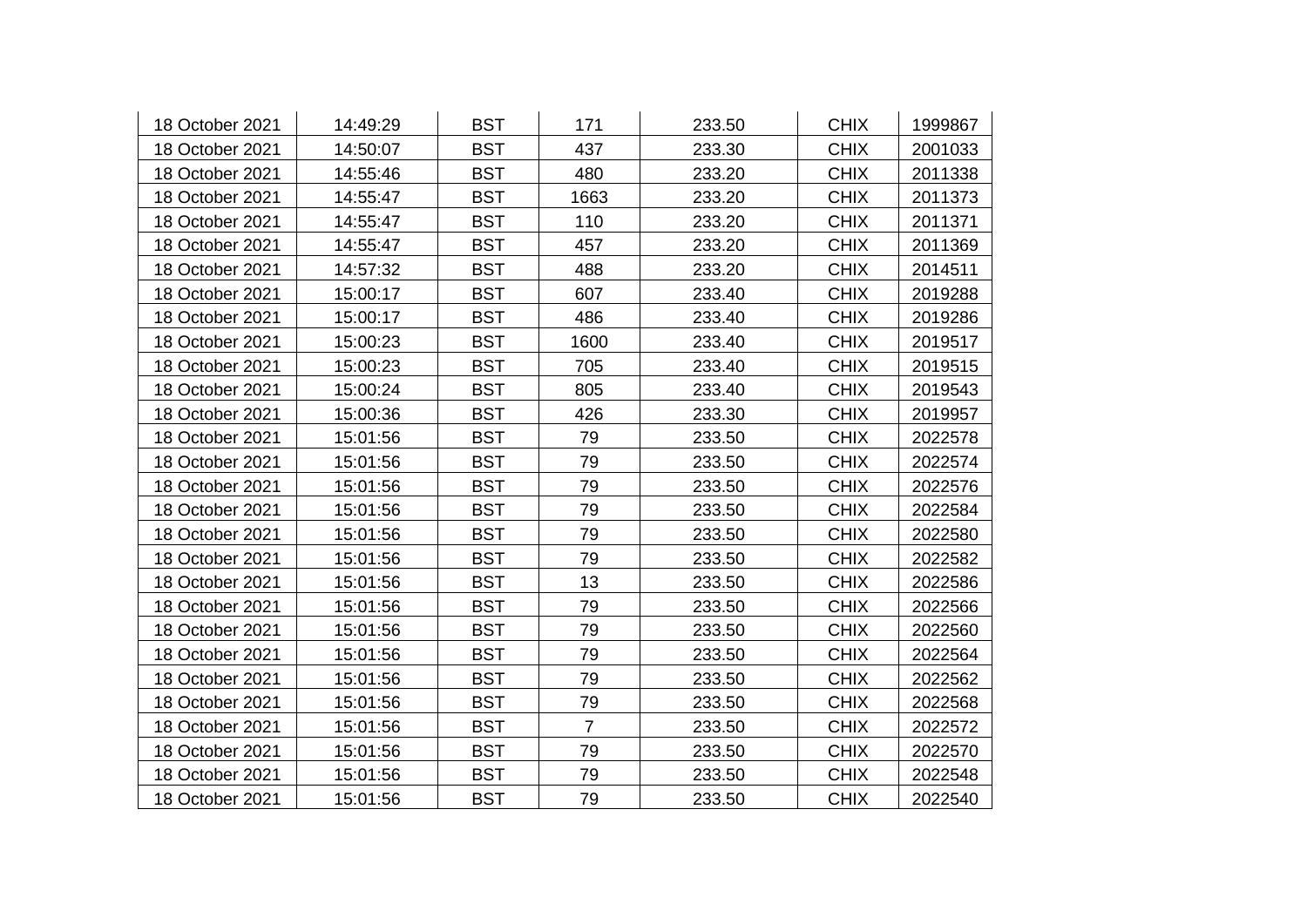| 18 October 2021 | 15:01:56 | <b>BST</b> | 79 | 233.50 | <b>CHIX</b> | 2022544 |
|-----------------|----------|------------|----|--------|-------------|---------|
| 18 October 2021 | 15:01:56 | <b>BST</b> | 79 | 233.50 | <b>CHIX</b> | 2022546 |
| 18 October 2021 | 15:01:56 | <b>BST</b> | 79 | 233.50 | <b>CHIX</b> | 2022542 |
| 18 October 2021 | 15:01:56 | <b>BST</b> | 79 | 233.50 | <b>CHIX</b> | 2022550 |
| 18 October 2021 | 15:01:56 | <b>BST</b> | 79 | 233.50 | <b>CHIX</b> | 2022552 |
| 18 October 2021 | 15:01:56 | <b>BST</b> | 79 | 233.50 | <b>CHIX</b> | 2022554 |
| 18 October 2021 | 15:01:56 | <b>BST</b> | 79 | 233.50 | <b>CHIX</b> | 2022556 |
| 18 October 2021 | 15:01:56 | <b>BST</b> | 14 | 233.50 | <b>CHIX</b> | 2022558 |
| 18 October 2021 | 15:01:56 | <b>BST</b> | 57 | 233.50 | <b>CHIX</b> | 2022538 |
| 18 October 2021 | 15:01:56 | <b>BST</b> | 79 | 233.50 | <b>CHIX</b> | 2022536 |
| 18 October 2021 | 15:01:56 | <b>BST</b> | 79 | 233.50 | <b>CHIX</b> | 2022534 |
| 18 October 2021 | 15:01:56 | <b>BST</b> | 79 | 233.50 | <b>CHIX</b> | 2022532 |
| 18 October 2021 | 15:01:56 | <b>BST</b> | 79 | 233.50 | <b>CHIX</b> | 2022518 |
| 18 October 2021 | 15:01:56 | <b>BST</b> | 79 | 233.50 | <b>CHIX</b> | 2022510 |
| 18 October 2021 | 15:01:56 | <b>BST</b> | 79 | 233.50 | <b>CHIX</b> | 2022512 |
| 18 October 2021 | 15:01:56 | <b>BST</b> | 79 | 233.50 | <b>CHIX</b> | 2022514 |
| 18 October 2021 | 15:01:56 | <b>BST</b> | 79 | 233.50 | <b>CHIX</b> | 2022516 |
| 18 October 2021 | 15:01:56 | <b>BST</b> | 79 | 233.50 | <b>CHIX</b> | 2022508 |
| 18 October 2021 | 15:01:56 | <b>BST</b> | 79 | 233.50 | <b>CHIX</b> | 2022520 |
| 18 October 2021 | 15:01:56 | <b>BST</b> | 79 | 233.50 | <b>CHIX</b> | 2022528 |
| 18 October 2021 | 15:01:56 | <b>BST</b> | 79 | 233.50 | <b>CHIX</b> | 2022530 |
| 18 October 2021 | 15:01:56 | <b>BST</b> | 79 | 233.50 | <b>CHIX</b> | 2022522 |
| 18 October 2021 | 15:01:56 | <b>BST</b> | 79 | 233.50 | <b>CHIX</b> | 2022526 |
| 18 October 2021 | 15:01:56 | <b>BST</b> | 79 | 233.50 | <b>CHIX</b> | 2022524 |
| 18 October 2021 | 15:01:56 | <b>BST</b> | 79 | 233.50 | <b>CHIX</b> | 2022480 |
| 18 October 2021 | 15:01:56 | <b>BST</b> | 79 | 233.50 | <b>CHIX</b> | 2022474 |
| 18 October 2021 | 15:01:56 | <b>BST</b> | 79 | 233.50 | <b>CHIX</b> | 2022476 |
| 18 October 2021 | 15:01:56 | <b>BST</b> | 79 | 233.50 | <b>CHIX</b> | 2022478 |
| 18 October 2021 | 15:01:56 | <b>BST</b> | 79 | 233.50 | <b>CHIX</b> | 2022482 |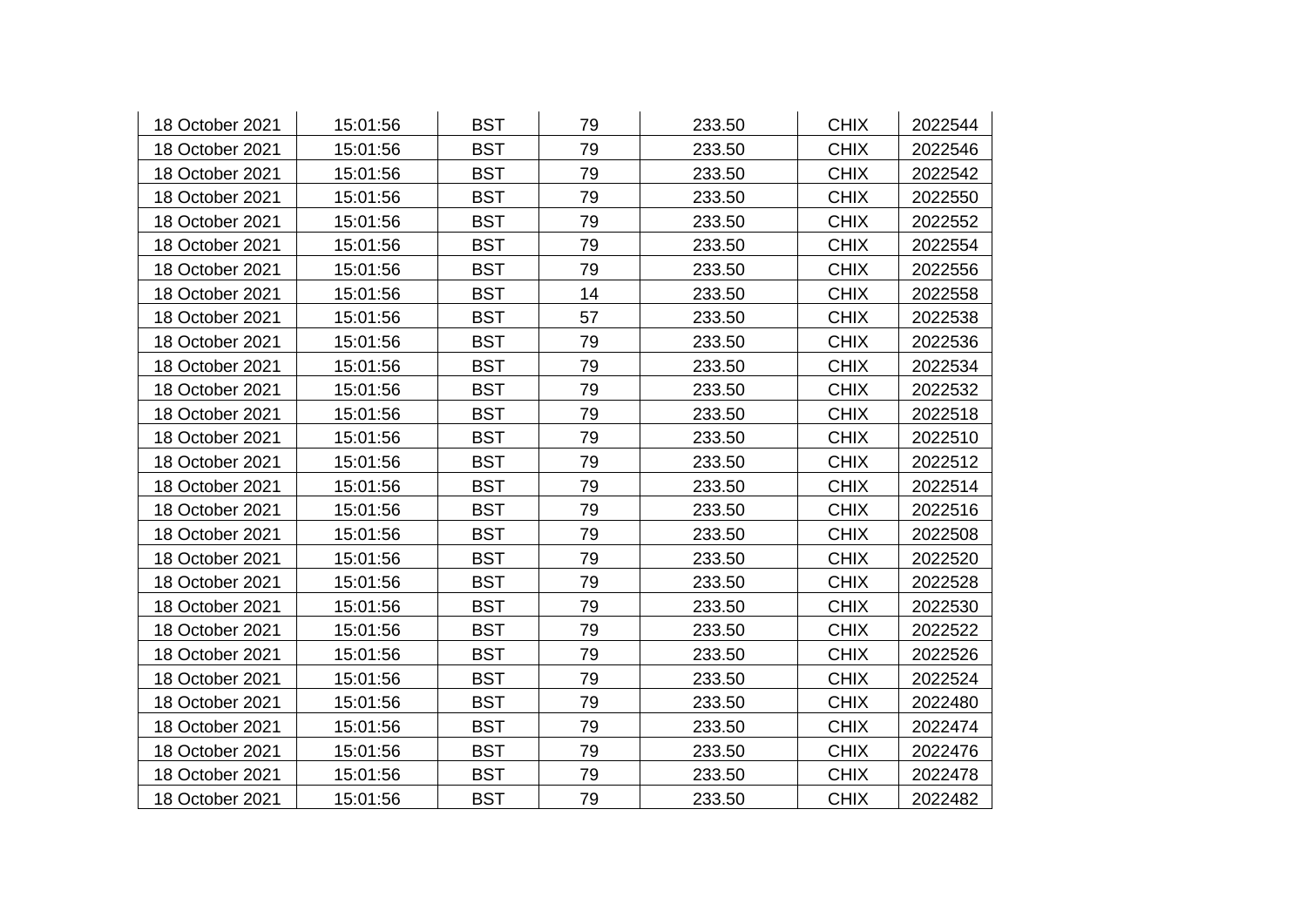| 18 October 2021 | 15:01:56 | <b>BST</b> | 22   | 233.50 | <b>CHIX</b> | 2022484 |
|-----------------|----------|------------|------|--------|-------------|---------|
| 18 October 2021 | 15:01:56 | <b>BST</b> | 79   | 233.50 | <b>CHIX</b> | 2022472 |
| 18 October 2021 | 15:02:31 | <b>BST</b> | 986  | 233.60 | <b>CHIX</b> | 2023798 |
| 18 October 2021 | 15:04:51 | <b>BST</b> | 443  | 233.50 | <b>CHIX</b> | 2027748 |
| 18 October 2021 | 15:05:09 | <b>BST</b> | 456  | 233.60 | <b>CHIX</b> | 2028397 |
| 18 October 2021 | 15:05:09 | <b>BST</b> | 487  | 233.60 | <b>CHIX</b> | 2028387 |
| 18 October 2021 | 15:05:15 | <b>BST</b> | 344  | 233.60 | <b>CHIX</b> | 2028636 |
| 18 October 2021 | 15:05:15 | <b>BST</b> | 1029 | 233.60 | <b>CHIX</b> | 2028634 |
| 18 October 2021 | 15:05:28 | <b>BST</b> | 506  | 233.40 | <b>CHIX</b> | 2029045 |
| 18 October 2021 | 15:05:38 | <b>BST</b> | 471  | 233.30 | <b>CHIX</b> | 2029343 |
| 18 October 2021 | 15:06:25 | <b>BST</b> | 663  | 233.30 | <b>CHIX</b> | 2030679 |
| 18 October 2021 | 15:06:25 | <b>BST</b> | 440  | 233.30 | <b>CHIX</b> | 2030675 |
| 18 October 2021 | 15:07:07 | <b>BST</b> | 453  | 233.10 | <b>CHIX</b> | 2031739 |
| 18 October 2021 | 15:07:45 | <b>BST</b> | 535  | 233.20 | <b>CHIX</b> | 2033187 |
| 18 October 2021 | 15:08:37 | <b>BST</b> | 1181 | 233.20 | <b>CHIX</b> | 2034620 |
| 18 October 2021 | 15:09:09 | <b>BST</b> | 805  | 233.30 | <b>CHIX</b> | 2035707 |
| 18 October 2021 | 15:09:43 | <b>BST</b> | 455  | 233.20 | <b>CHIX</b> | 2036516 |
| 18 October 2021 | 15:11:35 | <b>BST</b> | 432  | 233.20 | <b>CHIX</b> | 2039395 |
| 18 October 2021 | 15:12:55 | <b>BST</b> | 2000 | 233.40 | <b>CHIX</b> | 2041546 |
| 18 October 2021 | 15:12:55 | <b>BST</b> | 49   | 233.40 | <b>CHIX</b> | 2041542 |
| 18 October 2021 | 15:12:55 | <b>BST</b> | 472  | 233.40 | <b>CHIX</b> | 2041540 |
| 18 October 2021 | 15:12:55 | <b>BST</b> | 1798 | 233.40 | <b>CHIX</b> | 2041538 |
| 18 October 2021 | 15:13:11 | <b>BST</b> | 2008 | 233.40 | <b>CHIX</b> | 2041976 |
| 18 October 2021 | 15:13:11 | <b>BST</b> | 656  | 233.40 | <b>CHIX</b> | 2041966 |
| 18 October 2021 | 15:15:26 | <b>BST</b> | 11   | 233.40 | <b>CHIX</b> | 2045428 |
| 18 October 2021 | 15:16:07 | <b>BST</b> | 471  | 233.30 | <b>CHIX</b> | 2046664 |
| 18 October 2021 | 15:16:07 | <b>BST</b> | 439  | 233.40 | <b>CHIX</b> | 2046631 |
| 18 October 2021 | 15:16:45 | <b>BST</b> | 115  | 233.40 | <b>CHIX</b> | 2047900 |
| 18 October 2021 | 15:16:45 | <b>BST</b> | 412  | 233.40 | <b>CHIX</b> | 2047850 |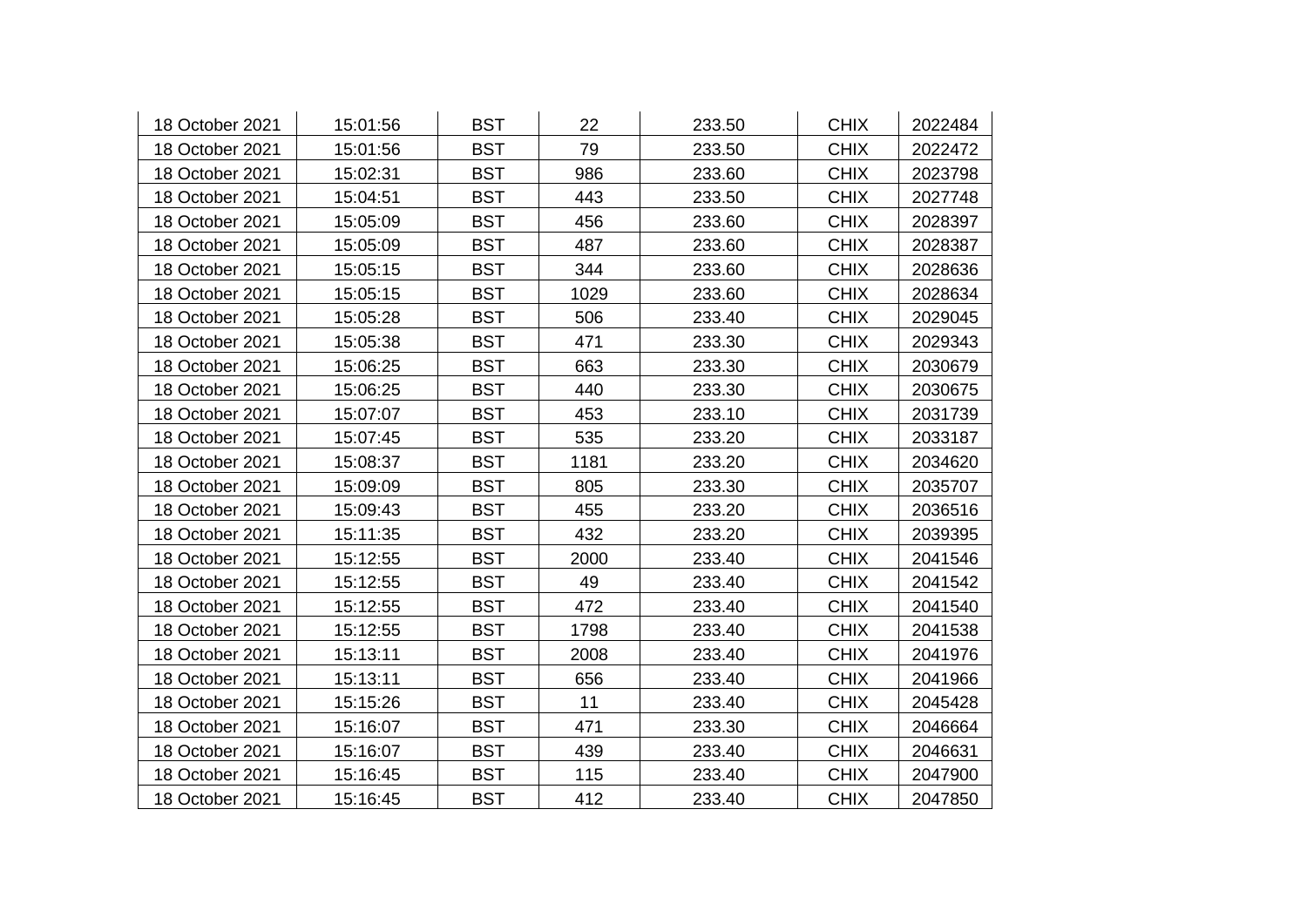| 18 October 2021 | 15:16:48 | <b>BST</b> | 815  | 233.40 | <b>CHIX</b> | 2047994 |
|-----------------|----------|------------|------|--------|-------------|---------|
| 18 October 2021 | 15:16:48 | <b>BST</b> | 1100 | 233.40 | <b>CHIX</b> | 2047992 |
| 18 October 2021 | 15:17:05 | <b>BST</b> | 500  | 233.20 | <b>CHIX</b> | 2048753 |
| 18 October 2021 | 15:17:05 | <b>BST</b> | 1000 | 233.20 | <b>CHIX</b> | 2048751 |
| 18 October 2021 | 15:17:05 | <b>BST</b> | 900  | 233.20 | <b>CHIX</b> | 2048749 |
| 18 October 2021 | 15:17:28 | <b>BST</b> | 484  | 233.10 | <b>CHIX</b> | 2049287 |
| 18 October 2021 | 15:18:25 | <b>BST</b> | 449  | 233.00 | <b>CHIX</b> | 2051108 |
| 18 October 2021 | 15:20:02 | <b>BST</b> | 441  | 233.00 | <b>CHIX</b> | 2053667 |
| 18 October 2021 | 15:20:06 | <b>BST</b> | 1600 | 233.00 | <b>CHIX</b> | 2053831 |
| 18 October 2021 | 15:20:06 | <b>BST</b> | 185  | 233.00 | <b>CHIX</b> | 2053829 |
| 18 October 2021 | 15:20:06 | <b>BST</b> | 236  | 233.00 | <b>CHIX</b> | 2053827 |
| 18 October 2021 | 15:20:16 | <b>BST</b> | 487  | 233.00 | <b>CHIX</b> | 2054128 |
| 18 October 2021 | 15:22:20 | <b>BST</b> | 414  | 232.90 | <b>CHIX</b> | 2057730 |
| 18 October 2021 | 15:25:17 | <b>BST</b> | 1500 | 233.00 | <b>CHIX</b> | 2063341 |
| 18 October 2021 | 15:25:17 | <b>BST</b> | 72   | 233.00 | <b>CHIX</b> | 2063343 |
| 18 October 2021 | 15:25:17 | <b>BST</b> | 480  | 233.00 | <b>CHIX</b> | 2063337 |
| 18 October 2021 | 15:27:14 | <b>BST</b> | 260  | 233.20 | <b>CHIX</b> | 2066798 |
| 18 October 2021 | 15:27:14 | <b>BST</b> | 447  | 233.20 | <b>CHIX</b> | 2066796 |
| 18 October 2021 | 15:27:14 | <b>BST</b> | 494  | 233.20 | <b>CHIX</b> | 2066792 |
| 18 October 2021 | 15:27:31 | <b>BST</b> | 909  | 233.20 | <b>CHIX</b> | 2067196 |
| 18 October 2021 | 15:27:31 | <b>BST</b> | 1029 | 233.20 | <b>CHIX</b> | 2067194 |
| 18 October 2021 | 15:29:30 | <b>BST</b> | 1593 | 233.30 | <b>CHIX</b> | 2070241 |
| 18 October 2021 | 15:29:30 | <b>BST</b> | 669  | 233.30 | <b>CHIX</b> | 2070188 |
| 18 October 2021 | 15:29:30 | <b>BST</b> | 108  | 233.30 | <b>CHIX</b> | 2070184 |
| 18 October 2021 | 15:30:13 | <b>BST</b> | 834  | 233.30 | <b>CHIX</b> | 2071433 |
| 18 October 2021 | 15:31:10 | <b>BST</b> | 745  | 233.20 | <b>CHIX</b> | 2072854 |
| 18 October 2021 | 15:31:10 | <b>BST</b> | 497  | 233.20 | <b>CHIX</b> | 2072802 |
| 18 October 2021 | 15:33:42 | <b>BST</b> | 832  | 233.40 | <b>CHIX</b> | 2076848 |
| 18 October 2021 | 15:34:04 | <b>BST</b> | 250  | 233.40 | <b>CHIX</b> | 2077509 |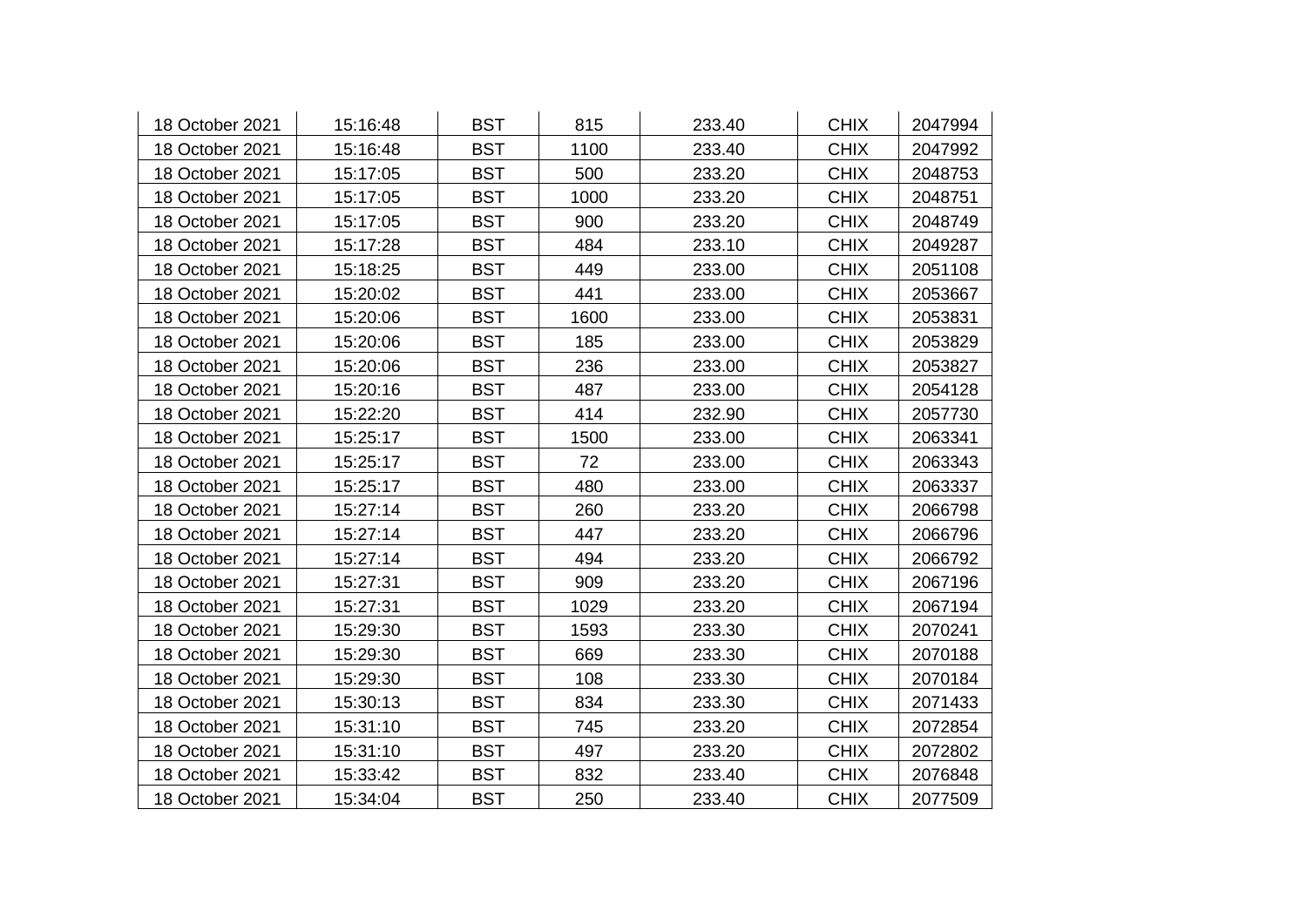| 18 October 2021 | 15:34:04 | <b>BST</b> | 613  | 233.40 | <b>CHIX</b> | 2077507 |
|-----------------|----------|------------|------|--------|-------------|---------|
| 18 October 2021 | 15:34:39 | <b>BST</b> | 1300 | 233.20 | <b>CHIX</b> | 2078280 |
| 18 October 2021 | 15:34:39 | <b>BST</b> | 531  | 233.20 | <b>CHIX</b> | 2078278 |
| 18 October 2021 | 15:34:39 | <b>BST</b> | 1059 | 233.20 | <b>CHIX</b> | 2078274 |
| 18 October 2021 | 15:34:39 | <b>BST</b> | 900  | 233.20 | <b>CHIX</b> | 2078276 |
| 18 October 2021 | 15:34:39 | <b>BST</b> | 3217 | 233.20 | <b>CHIX</b> | 2078272 |
| 18 October 2021 | 15:34:39 | <b>BST</b> | 1059 | 233.20 | <b>CHIX</b> | 2078270 |
| 18 October 2021 | 15:34:42 | <b>BST</b> | 263  | 233.10 | <b>CHIX</b> | 2078366 |
| 18 October 2021 | 15:34:42 | <b>BST</b> | 493  | 233.10 | <b>CHIX</b> | 2078364 |
| 18 October 2021 | 15:34:53 | <b>BST</b> | 1162 | 233.10 | <b>CHIX</b> | 2078666 |
| 18 October 2021 | 15:34:53 | <b>BST</b> | 502  | 233.10 | <b>CHIX</b> | 2078662 |
| 18 October 2021 | 15:34:53 | <b>BST</b> | 116  | 233.10 | <b>CHIX</b> | 2078664 |
| 18 October 2021 | 15:35:03 | <b>BST</b> | 130  | 233.20 | <b>CHIX</b> | 2079112 |
| 18 October 2021 | 15:35:03 | <b>BST</b> | 639  | 233.20 | <b>CHIX</b> | 2079110 |
| 18 October 2021 | 15:35:03 | <b>BST</b> | 800  | 233.20 | <b>CHIX</b> | 2079108 |
| 18 October 2021 | 15:35:14 | <b>BST</b> | 277  | 233.10 | <b>CHIX</b> | 2079484 |
| 18 October 2021 | 15:35:35 | <b>BST</b> | 751  | 233.10 | <b>CHIX</b> | 2080219 |
| 18 October 2021 | 15:35:35 | <b>BST</b> | 277  | 233.10 | <b>CHIX</b> | 2080217 |
| 18 October 2021 | 15:36:20 | <b>BST</b> | 488  | 233.00 | <b>CHIX</b> | 2081834 |
| 18 October 2021 | 15:37:32 | <b>BST</b> | 403  | 232.90 | <b>CHIX</b> | 2083995 |
| 18 October 2021 | 15:38:29 | <b>BST</b> | 1220 | 233.00 | <b>CHIX</b> | 2085600 |
| 18 October 2021 | 15:40:09 | <b>BST</b> | 486  | 233.00 | <b>CHIX</b> | 2088161 |
| 18 October 2021 | 15:40:20 | <b>BST</b> | 1060 | 233.00 | <b>CHIX</b> | 2088508 |
| 18 October 2021 | 15:40:20 | <b>BST</b> | 99   | 233.00 | <b>CHIX</b> | 2088510 |
| 18 October 2021 | 15:42:01 | <b>BST</b> | 123  | 233.00 | <b>CHIX</b> | 2091261 |
| 18 October 2021 | 15:42:01 | <b>BST</b> | 530  | 233.00 | <b>CHIX</b> | 2091259 |
| 18 October 2021 | 15:44:39 | <b>BST</b> | 1109 | 233.20 | <b>CHIX</b> | 2096025 |
| 18 October 2021 | 15:44:39 | <b>BST</b> | 824  | 233.20 | <b>CHIX</b> | 2096021 |
| 18 October 2021 | 15:44:39 | <b>BST</b> | 757  | 233.20 | <b>CHIX</b> | 2096019 |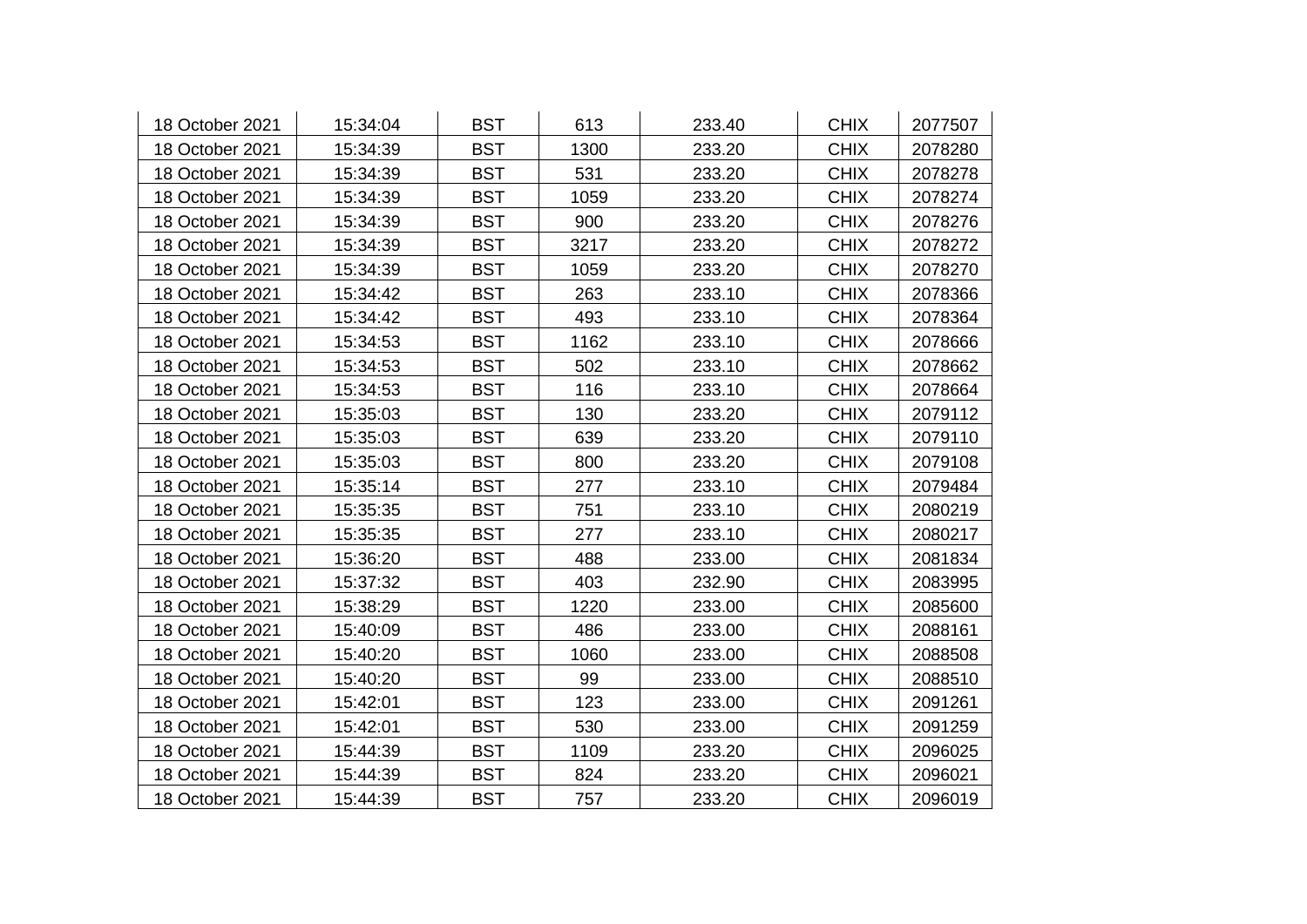| 18 October 2021 | 15:44:40 | <b>BST</b> | 376  | 233.20 | <b>CHIX</b> | 2096061 |
|-----------------|----------|------------|------|--------|-------------|---------|
| 18 October 2021 | 15:46:47 | <b>BST</b> | 490  | 233.30 | <b>CHIX</b> | 2099510 |
| 18 October 2021 | 15:47:00 | <b>BST</b> | 113  | 233.30 | <b>CHIX</b> | 2099772 |
| 18 October 2021 | 15:47:46 | <b>BST</b> | 982  | 233.30 | <b>CHIX</b> | 2100895 |
| 18 October 2021 | 15:47:50 | <b>BST</b> | 596  | 233.20 | <b>CHIX</b> | 2100935 |
| 18 October 2021 | 15:47:51 | <b>BST</b> | 23   | 233.20 | <b>CHIX</b> | 2100967 |
| 18 October 2021 | 15:47:51 | <b>BST</b> | 510  | 233.20 | <b>CHIX</b> | 2100965 |
| 18 October 2021 | 15:49:43 | <b>BST</b> | 1376 | 233.20 | <b>CHIX</b> | 2104226 |
| 18 October 2021 | 15:50:08 | <b>BST</b> | 463  | 233.10 | <b>CHIX</b> | 2105063 |
| 18 October 2021 | 15:50:09 | <b>BST</b> | 238  | 233.10 | <b>CHIX</b> | 2105101 |
| 18 October 2021 | 15:50:09 | <b>BST</b> | 263  | 233.10 | <b>CHIX</b> | 2105099 |
| 18 October 2021 | 15:52:15 | <b>BST</b> | 576  | 232.90 | <b>CHIX</b> | 2108594 |
| 18 October 2021 | 15:52:15 | <b>BST</b> | 490  | 232.90 | <b>CHIX</b> | 2108592 |
| 18 October 2021 | 15:53:04 | <b>BST</b> | 1700 | 233.00 | <b>CHIX</b> | 2109535 |
| 18 October 2021 | 15:54:34 | <b>BST</b> | 482  | 232.90 | <b>CHIX</b> | 2111811 |
| 18 October 2021 | 15:55:07 | <b>BST</b> | 418  | 232.90 | <b>CHIX</b> | 2112546 |
| 18 October 2021 | 15:56:26 | <b>BST</b> | 1680 | 233.00 | <b>CHIX</b> | 2114487 |
| 18 October 2021 | 15:57:02 | <b>BST</b> | 530  | 232.90 | <b>CHIX</b> | 2115312 |
| 18 October 2021 | 15:58:20 | <b>BST</b> | 844  | 233.10 | <b>CHIX</b> | 2117388 |
| 18 October 2021 | 15:58:20 | <b>BST</b> | 802  | 233.10 | <b>CHIX</b> | 2117390 |
| 18 October 2021 | 15:58:20 | <b>BST</b> | 1400 | 233.10 | <b>CHIX</b> | 2117392 |
| 18 October 2021 | 15:58:20 | <b>BST</b> | 362  | 233.10 | <b>CHIX</b> | 2117394 |
| 18 October 2021 | 15:58:31 | <b>BST</b> | 314  | 233.00 | <b>CHIX</b> | 2117672 |
| 18 October 2021 | 15:58:31 | <b>BST</b> | 314  | 233.00 | <b>CHIX</b> | 2117666 |
| 18 October 2021 | 15:58:31 | <b>BST</b> | 314  | 233.00 | <b>CHIX</b> | 2117663 |
| 18 October 2021 | 15:58:31 | <b>BST</b> | 1900 | 233.00 | <b>CHIX</b> | 2117656 |
| 18 October 2021 | 15:58:54 | <b>BST</b> | 814  | 233.10 | <b>CHIX</b> | 2118406 |
| 18 October 2021 | 15:59:02 | <b>BST</b> | 455  | 233.10 | <b>CHIX</b> | 2118693 |
| 18 October 2021 | 16:00:20 | <b>BST</b> | 469  | 233.00 | <b>CHIX</b> | 2122946 |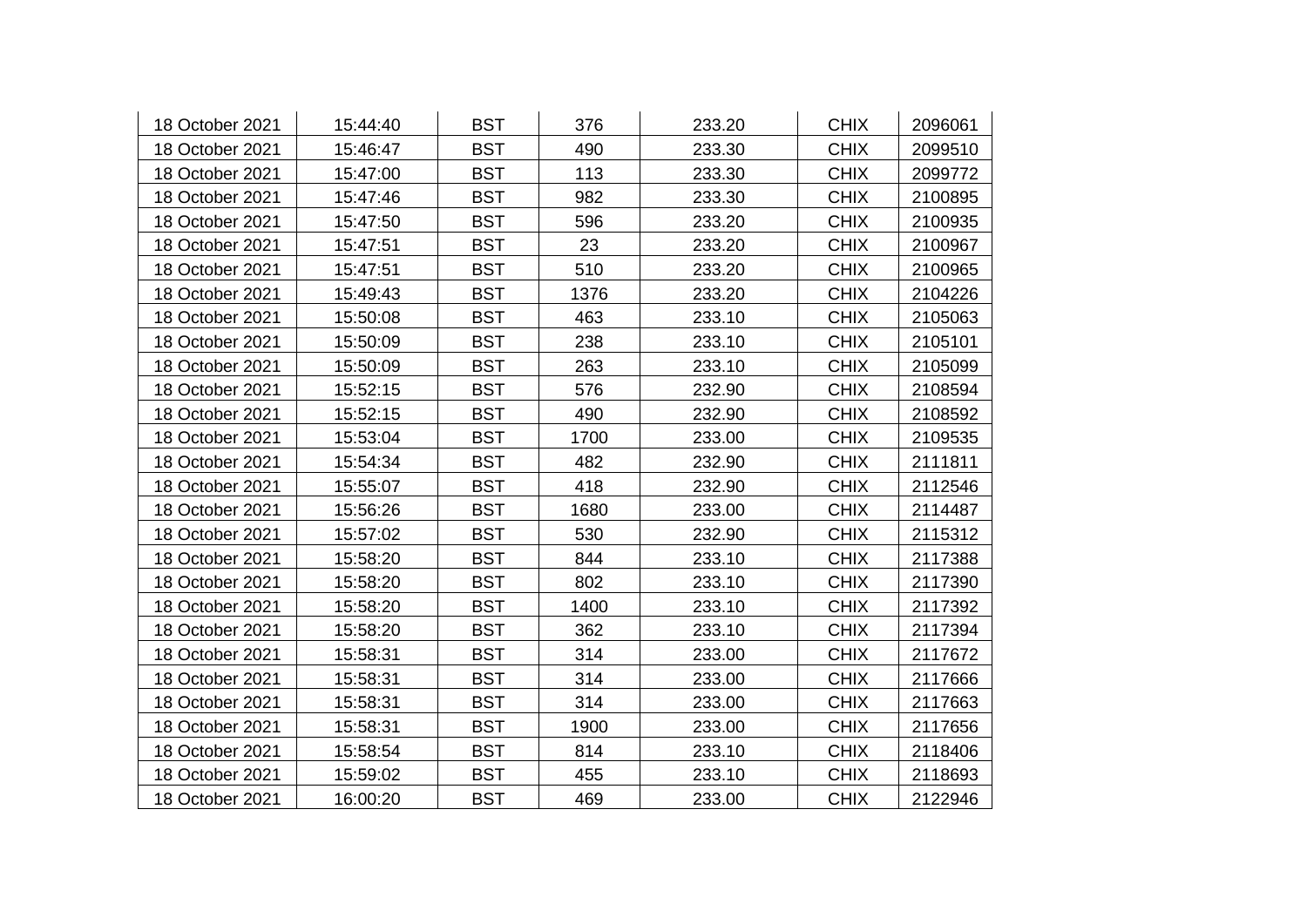| 18 October 2021 | 16:02:24 | <b>BST</b> | 455  | 233.10 | <b>CHIX</b> | 2126420 |
|-----------------|----------|------------|------|--------|-------------|---------|
| 18 October 2021 | 16:02:24 | <b>BST</b> | 1471 | 233.10 | <b>CHIX</b> | 2126422 |
| 18 October 2021 | 16:02:24 | <b>BST</b> | 918  | 233.10 | <b>CHIX</b> | 2126418 |
| 18 October 2021 | 16:02:24 | <b>BST</b> | 1138 | 233.10 | <b>CHIX</b> | 2126416 |
| 18 October 2021 | 16:02:24 | <b>BST</b> | 502  | 233.10 | <b>CHIX</b> | 2126414 |
| 18 October 2021 | 16:03:52 | <b>BST</b> | 697  | 233.10 | <b>CHIX</b> | 2128650 |
| 18 October 2021 | 16:04:15 | <b>BST</b> | 508  | 233.10 | <b>CHIX</b> | 2129282 |
| 18 October 2021 | 16:04:15 | <b>BST</b> | 508  | 233.10 | <b>CHIX</b> | 2129280 |
| 18 October 2021 | 16:04:15 | <b>BST</b> | 508  | 233.10 | <b>CHIX</b> | 2129278 |
| 18 October 2021 | 16:04:15 | <b>BST</b> | 5    | 233.10 | <b>CHIX</b> | 2129275 |
| 18 October 2021 | 16:04:15 | <b>BST</b> | 503  | 233.10 | <b>CHIX</b> | 2129273 |
| 18 October 2021 | 16:04:15 | <b>BST</b> | 508  | 233.10 | <b>CHIX</b> | 2129271 |
| 18 October 2021 | 16:04:53 | <b>BST</b> | 897  | 233.10 | <b>CHIX</b> | 2130515 |
| 18 October 2021 | 16:05:38 | <b>BST</b> | 904  | 233.00 | <b>CHIX</b> | 2131928 |
| 18 October 2021 | 16:06:01 | <b>BST</b> | 415  | 233.10 | <b>CHIX</b> | 2132547 |
| 18 October 2021 | 16:06:01 | <b>BST</b> | 2044 | 233.10 | <b>CHIX</b> | 2132545 |
| 18 October 2021 | 16:06:23 | <b>BST</b> | 579  | 233.00 | <b>CHIX</b> | 2133210 |
| 18 October 2021 | 16:08:51 | <b>BST</b> | 501  | 233.10 | <b>CHIX</b> | 2137759 |
| 18 October 2021 | 16:08:51 | <b>BST</b> | 501  | 233.10 | <b>CHIX</b> | 2137757 |
| 18 October 2021 | 16:08:51 | <b>BST</b> | 501  | 233.10 | <b>CHIX</b> | 2137754 |
| 18 October 2021 | 16:08:51 | <b>BST</b> | 425  | 233.10 | <b>CHIX</b> | 2137750 |
| 18 October 2021 | 16:08:51 | <b>BST</b> | 439  | 233.10 | <b>CHIX</b> | 2137745 |
| 18 October 2021 | 16:12:11 | <b>BST</b> | 445  | 233.20 | <b>CHIX</b> | 2143472 |
| 18 October 2021 | 16:12:11 | <b>BST</b> | 1854 | 233.20 | <b>CHIX</b> | 2143470 |
| 18 October 2021 | 16:12:13 | <b>BST</b> | 360  | 233.20 | <b>CHIX</b> | 2143576 |
| 18 October 2021 | 16:12:13 | <b>BST</b> | 327  | 233.20 | <b>CHIX</b> | 2143574 |
| 18 October 2021 | 16:12:13 | <b>BST</b> | 475  | 233.20 | <b>CHIX</b> | 2143572 |
| 18 October 2021 | 16:12:13 | <b>BST</b> | 458  | 233.20 | <b>CHIX</b> | 2143568 |
| 18 October 2021 | 16:12:13 | <b>BST</b> | 525  | 233.20 | <b>CHIX</b> | 2143570 |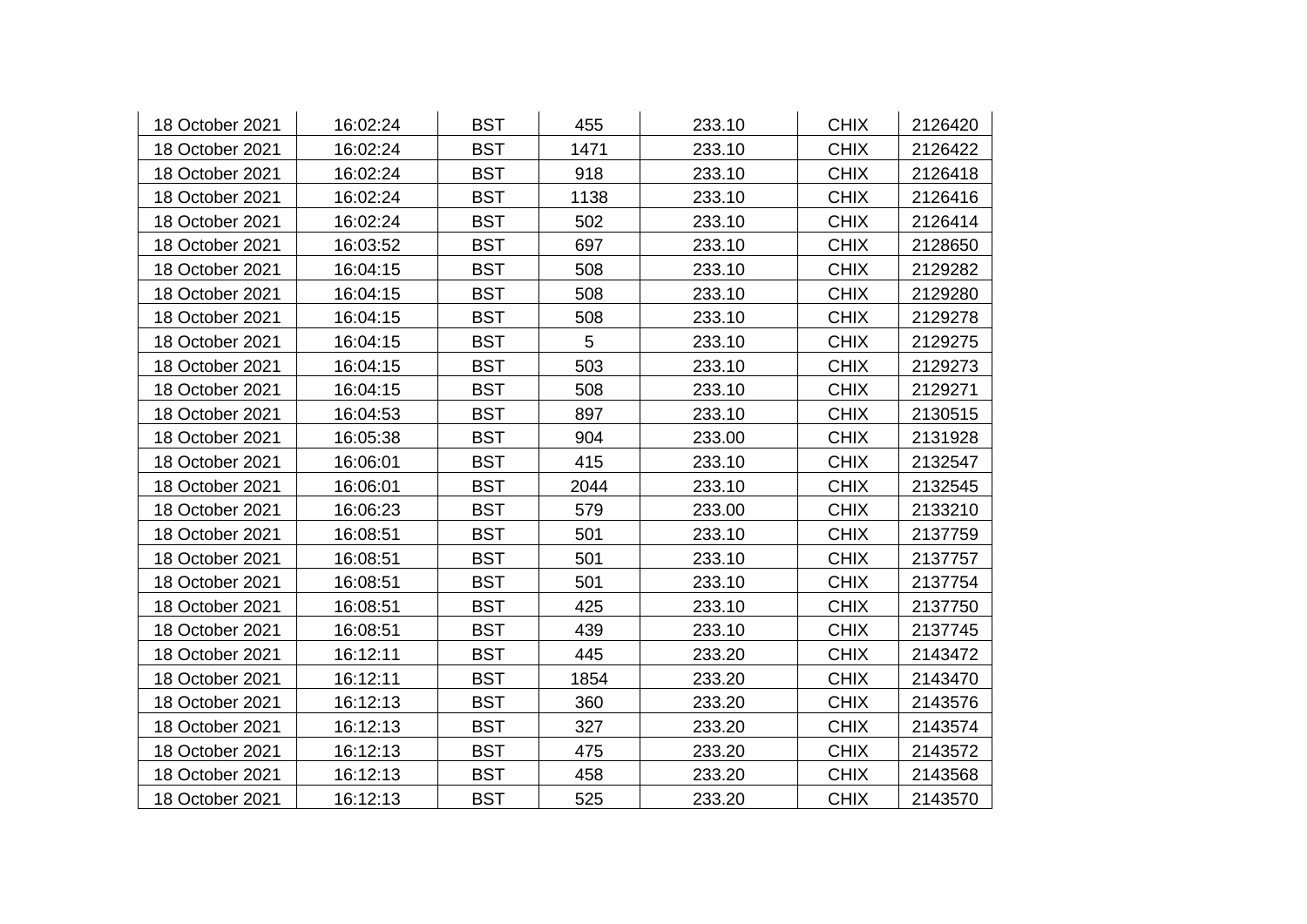| 18 October 2021 | 16:12:13 | <b>BST</b> | 65   | 233.20 | <b>CHIX</b> | 2143551 |
|-----------------|----------|------------|------|--------|-------------|---------|
| 18 October 2021 | 16:12:13 | <b>BST</b> | 361  | 233.20 | <b>CHIX</b> | 2143543 |
| 18 October 2021 | 16:12:13 | <b>BST</b> | 730  | 233.20 | <b>CHIX</b> | 2143539 |
| 18 October 2021 | 16:15:29 | <b>BST</b> | 2162 | 233.50 | <b>CHIX</b> | 2150062 |
| 18 October 2021 | 16:15:29 | <b>BST</b> | 3235 | 233.50 | <b>CHIX</b> | 2150060 |
| 18 October 2021 | 16:15:45 | <b>BST</b> | 450  | 233.50 | <b>CHIX</b> | 2150631 |
| 18 October 2021 | 16:16:53 | <b>BST</b> | 429  | 233.50 | <b>CHIX</b> | 2152785 |
| 18 October 2021 | 16:18:13 | <b>BST</b> | 983  | 233.50 | <b>CHIX</b> | 2155668 |
| 18 October 2021 | 16:18:13 | <b>BST</b> | 335  | 233.50 | <b>CHIX</b> | 2155666 |
| 18 October 2021 | 16:18:13 | <b>BST</b> | 520  | 233.50 | <b>CHIX</b> | 2155664 |
| 18 October 2021 | 16:18:31 | <b>BST</b> | 355  | 233.40 | <b>CHIX</b> | 2156346 |
| 18 October 2021 | 16:18:31 | <b>BST</b> | 865  | 233.40 | <b>CHIX</b> | 2156344 |
| 18 October 2021 | 16:19:30 | <b>BST</b> | 14   | 233.40 | <b>CHIX</b> | 2158559 |
| 18 October 2021 | 16:19:30 | <b>BST</b> | 226  | 233.40 | <b>CHIX</b> | 2158557 |
| 18 October 2021 | 16:19:30 | <b>BST</b> | 240  | 233.40 | <b>CHIX</b> | 2158555 |
| 18 October 2021 | 16:20:17 | <b>BST</b> | 693  | 233.40 | <b>CHIX</b> | 2160604 |
| 18 October 2021 | 16:20:50 | <b>BST</b> | 278  | 233.40 | <b>CHIX</b> | 2161551 |
| 18 October 2021 | 16:20:50 | <b>BST</b> | 1299 | 233.40 | <b>CHIX</b> | 2161549 |
| 18 October 2021 | 16:20:51 | <b>BST</b> | 181  | 233.40 | <b>CHIX</b> | 2161585 |
| 18 October 2021 | 16:20:51 | <b>BST</b> | 490  | 233.40 | <b>CHIX</b> | 2161583 |
| 18 October 2021 | 16:20:53 | <b>BST</b> | 1004 | 233.40 | <b>CHIX</b> | 2161661 |
| 18 October 2021 | 16:21:20 | <b>BST</b> | 457  | 233.50 | <b>CHIX</b> | 2162998 |
| 18 October 2021 | 16:22:17 | <b>BST</b> | 96   | 233.60 | <b>CHIX</b> | 2165937 |
| 18 October 2021 | 16:22:17 | <b>BST</b> | 417  | 233.60 | <b>CHIX</b> | 2165935 |
| 18 October 2021 | 16:22:18 | <b>BST</b> | 388  | 233.60 | <b>CHIX</b> | 2165964 |
| 18 October 2021 | 16:22:25 | <b>BST</b> | 493  | 233.60 | <b>CHIX</b> | 2166170 |
| 18 October 2021 | 09:00:39 | <b>BST</b> | 7890 | 233.80 | <b>LSE</b>  | 1611888 |
| 18 October 2021 | 09:05:13 | <b>BST</b> | 8079 | 234.10 | <b>LSE</b>  | 1619160 |
| 18 October 2021 | 09:26:50 | <b>BST</b> | 7274 | 234.40 | <b>LSE</b>  | 1652069 |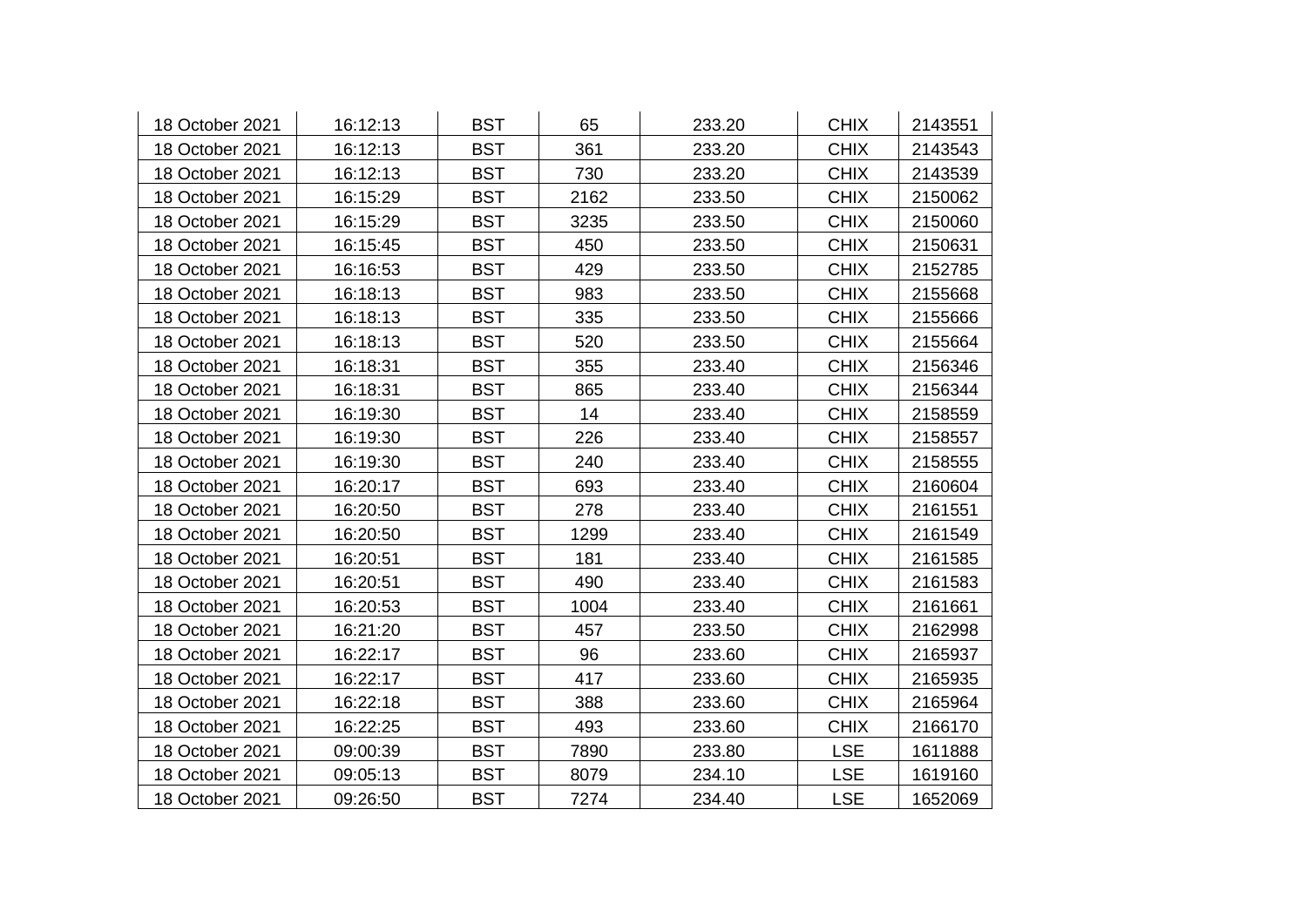| 18 October 2021 | 09:28:51 | <b>BST</b> | 8171 | 234.50 | <b>LSE</b> | 1654630 |
|-----------------|----------|------------|------|--------|------------|---------|
| 18 October 2021 | 09:43:04 | <b>BST</b> | 2100 | 234.40 | <b>LSE</b> | 1673665 |
| 18 October 2021 | 09:43:04 | <b>BST</b> | 1482 | 234.40 | <b>LSE</b> | 1673663 |
| 18 October 2021 | 09:48:10 | <b>BST</b> | 7747 | 234.70 | <b>LSE</b> | 1680682 |
| 18 October 2021 | 09:48:12 | <b>BST</b> | 6216 | 234.60 | <b>LSE</b> | 1680782 |
| 18 October 2021 | 09:48:12 | <b>BST</b> | 2265 | 234.60 | <b>LSE</b> | 1680780 |
| 18 October 2021 | 09:50:18 | <b>BST</b> | 8512 | 234.50 | <b>LSE</b> | 1684391 |
| 18 October 2021 | 09:55:13 | <b>BST</b> | 5615 | 234.80 | <b>LSE</b> | 1690303 |
| 18 October 2021 | 09:55:13 | <b>BST</b> | 1978 | 234.80 | <b>LSE</b> | 1690305 |
| 18 October 2021 | 10:10:07 | <b>BST</b> | 1241 | 234.70 | <b>LSE</b> | 1712802 |
| 18 October 2021 | 10:10:07 | <b>BST</b> | 854  | 234.70 | <b>LSE</b> | 1712800 |
| 18 October 2021 | 10:10:07 | <b>BST</b> | 837  | 234.70 | <b>LSE</b> | 1712798 |
| 18 October 2021 | 10:10:07 | <b>BST</b> | 2224 | 234.70 | <b>LSE</b> | 1712796 |
| 18 October 2021 | 10:10:07 | <b>BST</b> | 2725 | 234.70 | <b>LSE</b> | 1712794 |
| 18 October 2021 | 10:26:53 | <b>BST</b> | 7692 | 234.60 | <b>LSE</b> | 1735072 |
| 18 October 2021 | 10:36:32 | <b>BST</b> | 7374 | 234.70 | <b>LSE</b> | 1748269 |
| 18 October 2021 | 10:40:39 | <b>BST</b> | 7617 | 234.60 | <b>LSE</b> | 1753668 |
| 18 October 2021 | 10:42:18 | <b>BST</b> | 7920 | 234.50 | <b>LSE</b> | 1755561 |
| 18 October 2021 | 10:48:22 | <b>BST</b> | 7013 | 234.30 | <b>LSE</b> | 1763223 |
| 18 October 2021 | 10:51:40 | <b>BST</b> | 7415 | 234.00 | <b>LSE</b> | 1767525 |
| 18 October 2021 | 10:58:02 | <b>BST</b> | 6916 | 234.00 | <b>LSE</b> | 1776181 |
| 18 October 2021 | 10:58:02 | <b>BST</b> | 1305 | 234.00 | <b>LSE</b> | 1776179 |
| 18 October 2021 | 11:14:58 | <b>BST</b> | 1145 | 234.00 | <b>LSE</b> | 1792338 |
| 18 October 2021 | 11:14:58 | <b>BST</b> | 2200 | 234.00 | <b>LSE</b> | 1792336 |
| 18 October 2021 | 11:14:58 | <b>BST</b> | 2200 | 234.00 | <b>LSE</b> | 1792333 |
| 18 October 2021 | 11:14:58 | <b>BST</b> | 750  | 234.00 | <b>LSE</b> | 1792331 |
| 18 October 2021 | 11:14:58 | <b>BST</b> | 750  | 234.00 | <b>LSE</b> | 1792329 |
| 18 October 2021 | 11:36:05 | <b>BST</b> | 8126 | 234.00 | <b>LSE</b> | 1807626 |
| 18 October 2021 | 11:48:12 | <b>BST</b> | 6949 | 233.90 | <b>LSE</b> | 1815648 |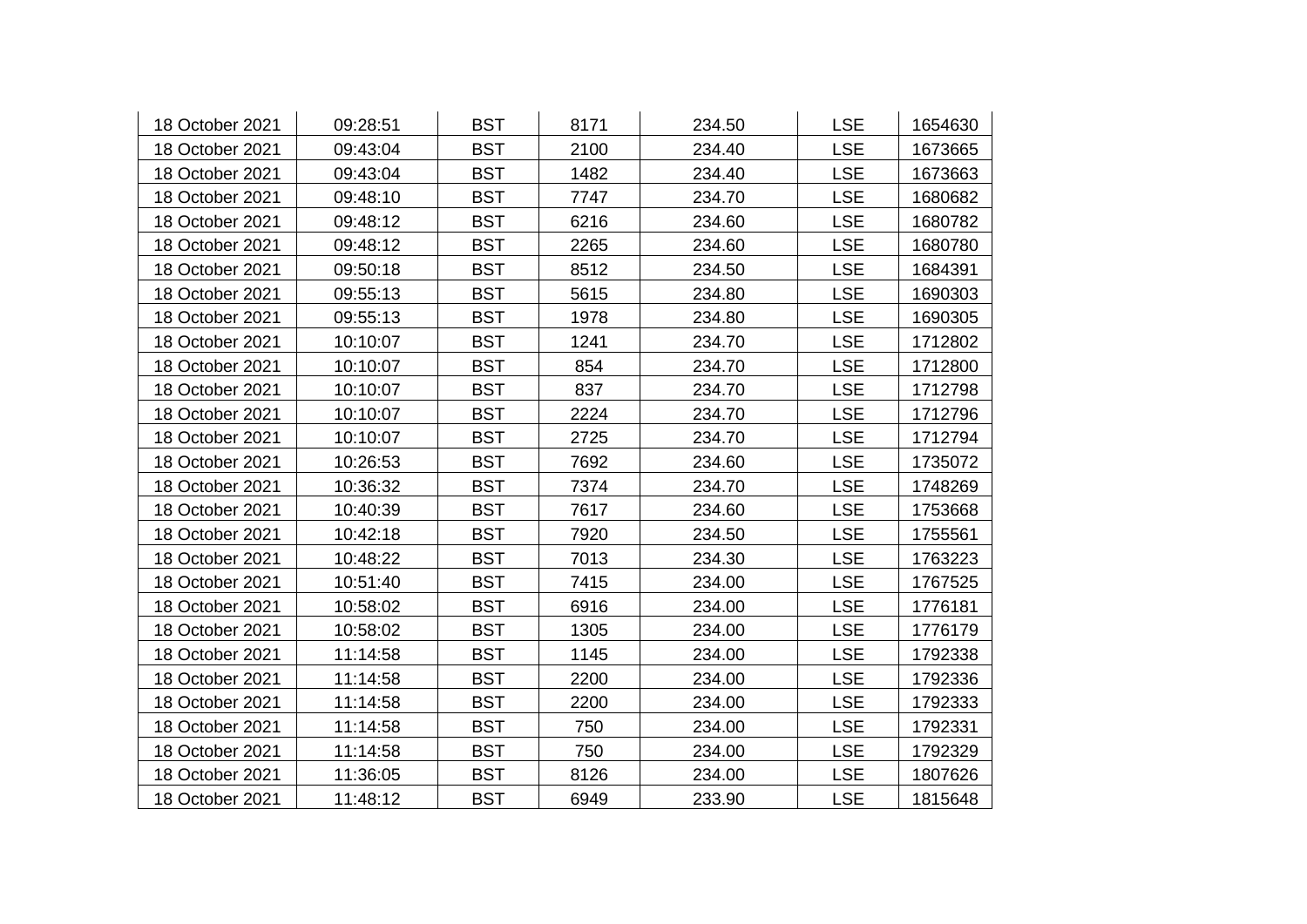| 18 October 2021 | 11:59:06 | <b>BST</b> | 7426 | 234.10 | <b>LSE</b> | 1823023 |
|-----------------|----------|------------|------|--------|------------|---------|
| 18 October 2021 | 12:00:21 | <b>BST</b> | 2675 | 233.80 | <b>LSE</b> | 1823972 |
| 18 October 2021 | 12:00:21 | <b>BST</b> | 5792 | 233.80 | <b>LSE</b> | 1823970 |
| 18 October 2021 | 12:05:22 | <b>BST</b> | 5977 | 233.30 | <b>LSE</b> | 1827553 |
| 18 October 2021 | 12:05:22 | <b>BST</b> | 750  | 233.30 | <b>LSE</b> | 1827551 |
| 18 October 2021 | 12:05:22 | <b>BST</b> | 1500 | 233.30 | <b>LSE</b> | 1827549 |
| 18 October 2021 | 12:16:45 | <b>BST</b> | 2710 | 233.80 | <b>LSE</b> | 1834897 |
| 18 October 2021 | 12:17:49 | <b>BST</b> | 4355 | 233.80 | <b>LSE</b> | 1835554 |
| 18 October 2021 | 12:30:18 | <b>BST</b> | 6244 | 233.80 | <b>LSE</b> | 1844586 |
| 18 October 2021 | 12:30:18 | <b>BST</b> | 1699 | 233.80 | <b>LSE</b> | 1844584 |
| 18 October 2021 | 12:46:38 | <b>BST</b> | 7047 | 233.50 | <b>LSE</b> | 1855871 |
| 18 October 2021 | 12:55:25 | <b>BST</b> | 8201 | 233.60 | <b>LSE</b> | 1862629 |
| 18 October 2021 | 13:02:26 | <b>BST</b> | 8632 | 233.20 | <b>LSE</b> | 1869705 |
| 18 October 2021 | 13:10:15 | <b>BST</b> | 5609 | 233.00 | <b>LSE</b> | 1876840 |
| 18 October 2021 | 13:10:15 | <b>BST</b> | 1971 | 233.00 | <b>LSE</b> | 1876838 |
| 18 October 2021 | 13:20:16 | <b>BST</b> | 8101 | 232.50 | <b>LSE</b> | 1885399 |
| 18 October 2021 | 13:31:56 | <b>BST</b> | 765  | 232.60 | <b>LSE</b> | 1895145 |
| 18 October 2021 | 13:31:56 | <b>BST</b> | 6432 | 232.60 | <b>LSE</b> | 1895143 |
| 18 October 2021 | 13:42:40 | <b>BST</b> | 7121 | 232.90 | <b>LSE</b> | 1904593 |
| 18 October 2021 | 13:52:39 | <b>BST</b> | 7125 | 232.60 | <b>LSE</b> | 1915026 |
| 18 October 2021 | 13:55:26 | <b>BST</b> | 8383 | 232.50 | <b>LSE</b> | 1917789 |
| 18 October 2021 | 14:04:11 | <b>BST</b> | 686  | 232.60 | <b>LSE</b> | 1926818 |
| 18 October 2021 | 14:04:11 | <b>BST</b> | 1500 | 232.60 | <b>LSE</b> | 1926814 |
| 18 October 2021 | 14:04:11 | <b>BST</b> | 860  | 232.60 | <b>LSE</b> | 1926812 |
| 18 October 2021 | 14:04:11 | <b>BST</b> | 1496 | 232.60 | <b>LSE</b> | 1926816 |
| 18 October 2021 | 14:04:11 | <b>BST</b> | 760  | 232.60 | <b>LSE</b> | 1926810 |
| 18 October 2021 | 14:04:11 | <b>BST</b> | 862  | 232.60 | <b>LSE</b> | 1926808 |
| 18 October 2021 | 14:04:11 | <b>BST</b> | 1800 | 232.60 | <b>LSE</b> | 1926806 |
| 18 October 2021 | 14:04:11 | <b>BST</b> | 1500 | 232.60 | <b>LSE</b> | 1926804 |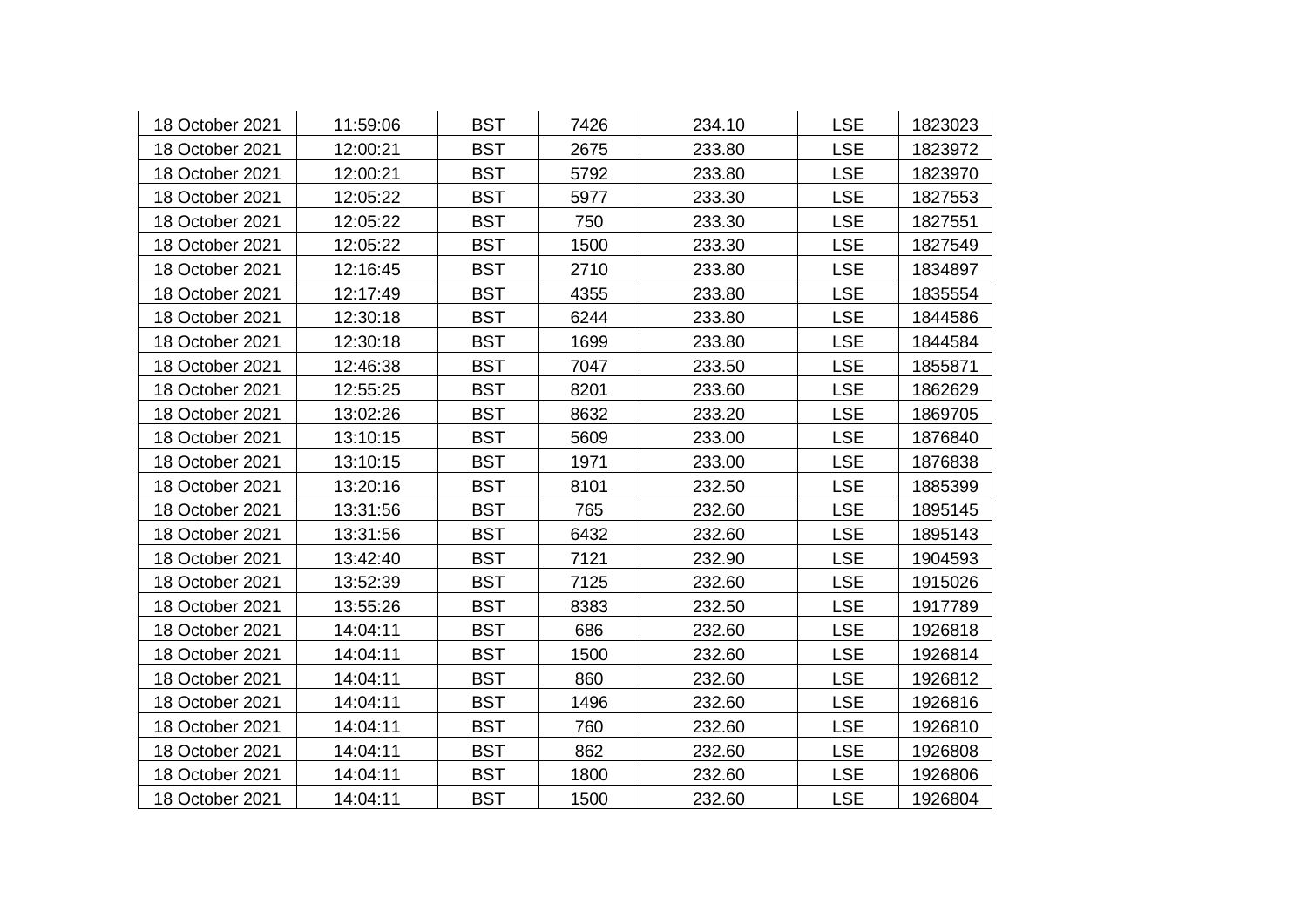| 18 October 2021 | 14:04:11 | <b>BST</b> | 3687 | 232.60 | <b>LSE</b> | 1926802 |
|-----------------|----------|------------|------|--------|------------|---------|
| 18 October 2021 | 14:04:11 | <b>BST</b> | 1248 | 232.60 | <b>LSE</b> | 1926800 |
| 18 October 2021 | 14:04:11 | <b>BST</b> | 1556 | 232.60 | <b>LSE</b> | 1926794 |
| 18 October 2021 | 14:04:11 | <b>BST</b> | 7521 | 232.60 | <b>LSE</b> | 1926798 |
| 18 October 2021 | 14:04:11 | <b>BST</b> | 8541 | 232.60 | <b>LSE</b> | 1926796 |
| 18 October 2021 | 14:05:27 | <b>BST</b> | 2189 | 232.60 | <b>LSE</b> | 1928019 |
| 18 October 2021 | 14:05:27 | <b>BST</b> | 5584 | 232.60 | <b>LSE</b> | 1928021 |
| 18 October 2021 | 14:15:29 | <b>BST</b> | 5575 | 232.30 | <b>LSE</b> | 1937879 |
| 18 October 2021 | 14:15:29 | <b>BST</b> | 1419 | 232.30 | <b>LSE</b> | 1937877 |
| 18 October 2021 | 14:20:35 | <b>BST</b> | 3191 | 232.40 | <b>LSE</b> | 1943028 |
| 18 October 2021 | 14:20:35 | <b>BST</b> | 845  | 232.40 | <b>LSE</b> | 1943026 |
| 18 October 2021 | 14:20:35 | <b>BST</b> | 1248 | 232.40 | <b>LSE</b> | 1943024 |
| 18 October 2021 | 14:20:35 | <b>BST</b> | 1241 | 232.40 | <b>LSE</b> | 1943022 |
| 18 October 2021 | 14:20:35 | <b>BST</b> | 1500 | 232.40 | <b>LSE</b> | 1943020 |
| 18 October 2021 | 14:22:03 | <b>BST</b> | 8554 | 232.40 | <b>LSE</b> | 1944585 |
| 18 October 2021 | 14:26:44 | <b>BST</b> | 2344 | 232.50 | <b>LSE</b> | 1949970 |
| 18 October 2021 | 14:26:44 | <b>BST</b> | 5000 | 232.50 | <b>LSE</b> | 1949968 |
| 18 October 2021 | 14:30:13 | <b>BST</b> | 8345 | 232.50 | <b>LSE</b> | 1959338 |
| 18 October 2021 | 14:31:43 | <b>BST</b> | 7239 | 232.60 | <b>LSE</b> | 1964185 |
| 18 October 2021 | 14:32:18 | <b>BST</b> | 7321 | 232.60 | <b>LSE</b> | 1965774 |
| 18 October 2021 | 14:35:06 | <b>BST</b> | 1239 | 232.80 | <b>LSE</b> | 1971758 |
| 18 October 2021 | 14:35:06 | <b>BST</b> | 5895 | 232.80 | <b>LSE</b> | 1971756 |
| 18 October 2021 | 14:35:06 | <b>BST</b> | 592  | 232.80 | <b>LSE</b> | 1971760 |
| 18 October 2021 | 14:35:06 | <b>BST</b> | 3261 | 232.80 | <b>LSE</b> | 1971754 |
| 18 October 2021 | 14:35:06 | <b>BST</b> | 1179 | 232.80 | <b>LSE</b> | 1971752 |
| 18 October 2021 | 14:35:06 | <b>BST</b> | 1081 | 232.80 | <b>LSE</b> | 1971750 |
| 18 October 2021 | 14:35:06 | <b>BST</b> | 1500 | 232.80 | <b>LSE</b> | 1971748 |
| 18 October 2021 | 14:35:06 | <b>BST</b> | 1239 | 232.80 | <b>LSE</b> | 1971746 |
| 18 October 2021 | 14:35:06 | <b>BST</b> | 1247 | 232.80 | <b>LSE</b> | 1971744 |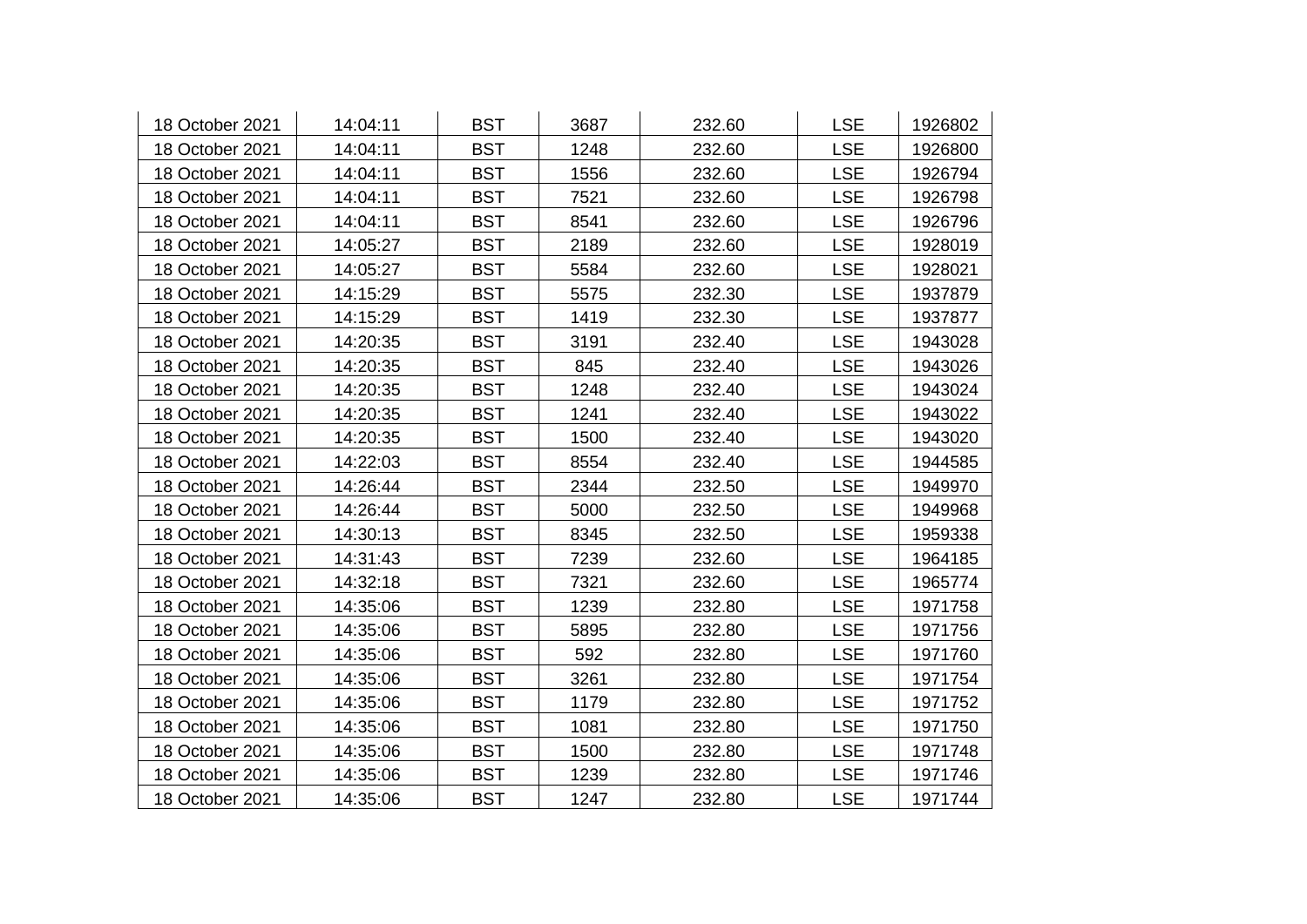| 18 October 2021 | 14:35:06 | <b>BST</b> | 7484 | 232.80 | <b>LSE</b> | 1971740 |
|-----------------|----------|------------|------|--------|------------|---------|
| 18 October 2021 | 14:37:11 | <b>BST</b> | 5319 | 232.60 | <b>LSE</b> | 1976041 |
| 18 October 2021 | 14:37:11 | <b>BST</b> | 2269 | 232.60 | <b>LSE</b> | 1976039 |
| 18 October 2021 | 14:37:20 | <b>BST</b> | 8620 | 232.50 | <b>LSE</b> | 1976436 |
| 18 October 2021 | 14:39:03 | <b>BST</b> | 1217 | 232.40 | <b>LSE</b> | 1979453 |
| 18 October 2021 | 14:39:03 | <b>BST</b> | 6020 | 232.40 | <b>LSE</b> | 1979451 |
| 18 October 2021 | 14:43:14 | <b>BST</b> | 7153 | 233.00 | <b>LSE</b> | 1987972 |
| 18 October 2021 | 14:43:14 | <b>BST</b> | 8119 | 233.00 | <b>LSE</b> | 1987970 |
| 18 October 2021 | 14:46:01 | <b>BST</b> | 4661 | 233.20 | <b>LSE</b> | 1993618 |
| 18 October 2021 | 14:46:01 | <b>BST</b> | 3469 | 233.20 | <b>LSE</b> | 1993616 |
| 18 October 2021 | 14:48:11 | <b>BST</b> | 1165 | 233.30 | <b>LSE</b> | 1997291 |
| 18 October 2021 | 14:48:11 | <b>BST</b> | 287  | 233.30 | <b>LSE</b> | 1997289 |
| 18 October 2021 | 14:48:11 | <b>BST</b> | 1500 | 233.30 | <b>LSE</b> | 1997287 |
| 18 October 2021 | 14:48:11 | <b>BST</b> | 1236 | 233.30 | <b>LSE</b> | 1997285 |
| 18 October 2021 | 14:48:11 | <b>BST</b> | 1499 | 233.30 | <b>LSE</b> | 1997283 |
| 18 October 2021 | 14:48:11 | <b>BST</b> | 198  | 233.30 | <b>LSE</b> | 1997281 |
| 18 October 2021 | 14:48:11 | <b>BST</b> | 1357 | 233.30 | <b>LSE</b> | 1997279 |
| 18 October 2021 | 14:48:11 | <b>BST</b> | 1053 | 233.30 | <b>LSE</b> | 1997277 |
| 18 October 2021 | 14:48:11 | <b>BST</b> | 1500 | 233.30 | <b>LSE</b> | 1997275 |
| 18 October 2021 | 14:48:11 | <b>BST</b> | 1236 | 233.30 | <b>LSE</b> | 1997273 |
| 18 October 2021 | 14:48:11 | <b>BST</b> | 1245 | 233.30 | <b>LSE</b> | 1997269 |
| 18 October 2021 | 14:48:11 | <b>BST</b> | 7161 | 233.30 | <b>LSE</b> | 1997257 |
| 18 October 2021 | 14:48:41 | <b>BST</b> | 8235 | 233.40 | <b>LSE</b> | 1998505 |
| 18 October 2021 | 14:49:29 | <b>BST</b> | 1500 | 233.50 | <b>LSE</b> | 1999873 |
| 18 October 2021 | 14:49:29 | <b>BST</b> | 4686 | 233.50 | <b>LSE</b> | 1999877 |
| 18 October 2021 | 14:49:29 | <b>BST</b> | 1900 | 233.50 | <b>LSE</b> | 1999875 |
| 18 October 2021 | 15:04:51 | <b>BST</b> | 3215 | 233.50 | <b>LSE</b> | 2027761 |
| 18 October 2021 | 15:04:51 | <b>BST</b> | 1500 | 233.50 | <b>LSE</b> | 2027757 |
| 18 October 2021 | 15:04:51 | <b>BST</b> | 1700 | 233.50 | <b>LSE</b> | 2027755 |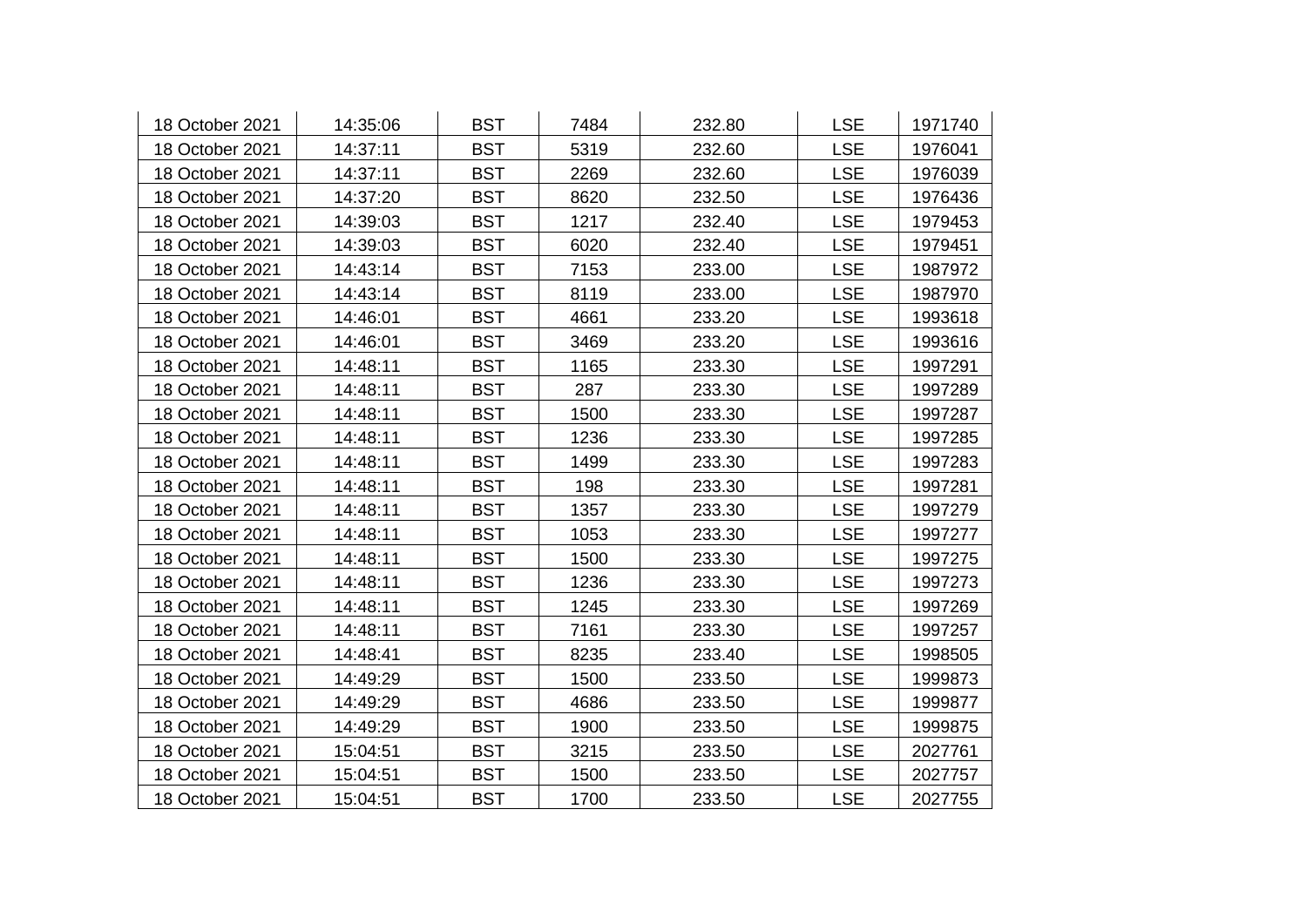| 18 October 2021 | 15:04:51 | <b>BST</b> | 1243 | 233.50 | <b>LSE</b> | 2027759 |
|-----------------|----------|------------|------|--------|------------|---------|
| 18 October 2021 | 15:04:51 | <b>BST</b> | 8430 | 233.50 | <b>LSE</b> | 2027750 |
| 18 October 2021 | 15:05:28 | <b>BST</b> | 6591 | 233.40 | <b>LSE</b> | 2029035 |
| 18 October 2021 | 15:05:28 | <b>BST</b> | 1620 | 233.40 | <b>LSE</b> | 2029033 |
| 18 October 2021 | 15:05:38 | <b>BST</b> | 7431 | 233.30 | <b>LSE</b> | 2029345 |
| 18 October 2021 | 15:09:43 | <b>BST</b> | 2413 | 233.20 | <b>LSE</b> | 2036514 |
| 18 October 2021 | 15:09:43 | <b>BST</b> | 6064 | 233.20 | <b>LSE</b> | 2036518 |
| 18 October 2021 | 15:13:11 | <b>BST</b> | 5452 | 233.40 | <b>LSE</b> | 2041974 |
| 18 October 2021 | 15:13:11 | <b>BST</b> | 1443 | 233.40 | <b>LSE</b> | 2041972 |
| 18 October 2021 | 15:13:11 | <b>BST</b> | 632  | 233.40 | <b>LSE</b> | 2041970 |
| 18 October 2021 | 15:13:11 | <b>BST</b> | 665  | 233.40 | <b>LSE</b> | 2041968 |
| 18 October 2021 | 15:15:01 | <b>BST</b> | 2030 | 233.40 | <b>LSE</b> | 2044725 |
| 18 October 2021 | 15:15:01 | <b>BST</b> | 6413 | 233.40 | <b>LSE</b> | 2044723 |
| 18 October 2021 | 15:16:07 | <b>BST</b> | 7327 | 233.40 | <b>LSE</b> | 2046633 |
| 18 October 2021 | 15:16:53 | <b>BST</b> | 7908 | 233.30 | <b>LSE</b> | 2048222 |
| 18 October 2021 | 15:18:25 | <b>BST</b> | 6968 | 233.00 | <b>LSE</b> | 2051106 |
| 18 October 2021 | 15:25:17 | <b>BST</b> | 7125 | 233.00 | <b>LSE</b> | 2063339 |
| 18 October 2021 | 15:27:32 | <b>BST</b> | 8156 | 233.10 | <b>LSE</b> | 2067229 |
| 18 October 2021 | 15:27:32 | <b>BST</b> | 791  | 233.10 | <b>LSE</b> | 2067223 |
| 18 October 2021 | 15:27:32 | <b>BST</b> | 2490 | 233.10 | <b>LSE</b> | 2067221 |
| 18 October 2021 | 15:27:32 | <b>BST</b> | 3877 | 233.10 | <b>LSE</b> | 2067227 |
| 18 October 2021 | 15:27:32 | <b>BST</b> | 1118 | 233.10 | <b>LSE</b> | 2067225 |
| 18 October 2021 | 15:29:30 | <b>BST</b> | 8633 | 233.30 | <b>LSE</b> | 2070190 |
| 18 October 2021 | 15:31:10 | <b>BST</b> | 7358 | 233.20 | <b>LSE</b> | 2072774 |
| 18 October 2021 | 15:31:10 | <b>BST</b> | 8449 | 233.20 | <b>LSE</b> | 2072769 |
| 18 October 2021 | 15:34:39 | <b>BST</b> | 8219 | 233.30 | <b>LSE</b> | 2078266 |
| 18 October 2021 | 15:35:03 | <b>BST</b> | 3182 | 233.10 | <b>LSE</b> | 2079124 |
| 18 October 2021 | 15:35:14 | <b>BST</b> | 3521 | 233.10 | <b>LSE</b> | 2079480 |
| 18 October 2021 | 15:35:14 | <b>BST</b> | 1500 | 233.10 | <b>LSE</b> | 2079478 |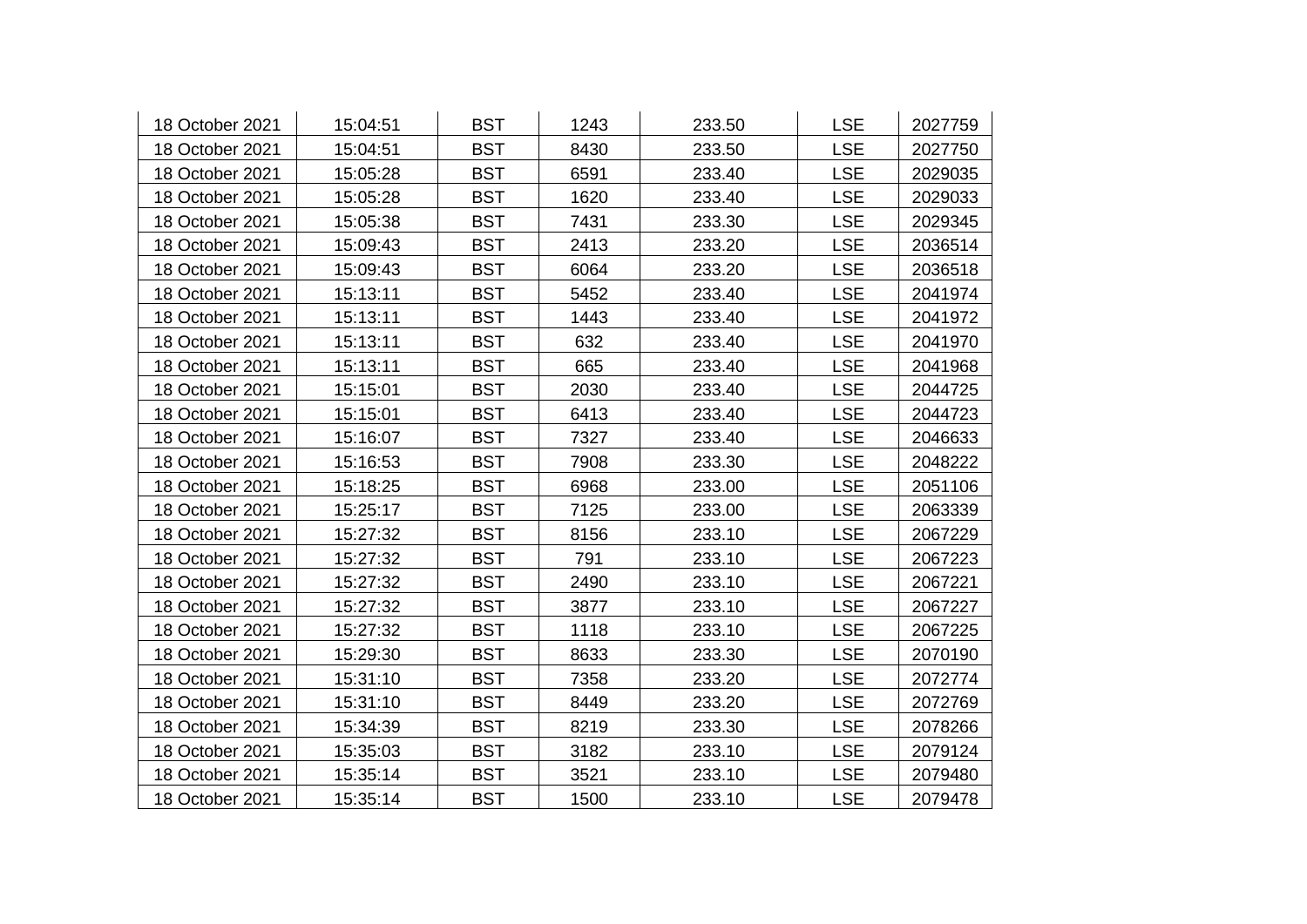| 18 October 2021 | 15:35:14 | <b>BST</b> | 1238  | 233.10 | <b>LSE</b> | 2079476 |
|-----------------|----------|------------|-------|--------|------------|---------|
| 18 October 2021 | 15:35:14 | <b>BST</b> | 2224  | 233.10 | <b>LSE</b> | 2079472 |
| 18 October 2021 | 15:35:14 | <b>BST</b> | 4271  | 233.10 | <b>LSE</b> | 2079470 |
| 18 October 2021 | 15:35:14 | <b>BST</b> | 6220  | 233.10 | <b>LSE</b> | 2079474 |
| 18 October 2021 | 15:36:03 | <b>BST</b> | 3283  | 233.00 | <b>LSE</b> | 2081161 |
| 18 October 2021 | 15:36:20 | <b>BST</b> | 4913  | 233.00 | <b>LSE</b> | 2081836 |
| 18 October 2021 | 15:36:20 | <b>BST</b> | 194   | 233.00 | <b>LSE</b> | 2081838 |
| 18 October 2021 | 15:36:20 | <b>BST</b> | 6601  | 233.00 | <b>LSE</b> | 2081840 |
| 18 October 2021 | 15:37:02 | <b>BST</b> | 8790  | 232.90 | <b>LSE</b> | 2082940 |
| 18 October 2021 | 15:37:32 | <b>BST</b> | 1942  | 232.90 | <b>LSE</b> | 2083999 |
| 18 October 2021 | 15:37:32 | <b>BST</b> | 961   | 232.90 | <b>LSE</b> | 2083997 |
| 18 October 2021 | 15:38:02 | <b>BST</b> | 5064  | 232.90 | <b>LSE</b> | 2084756 |
| 18 October 2021 | 15:40:09 | <b>BST</b> | 2750  | 233.00 | <b>LSE</b> | 2088138 |
| 18 October 2021 | 15:40:35 | <b>BST</b> | 11662 | 232.90 | <b>LSE</b> | 2088886 |
| 18 October 2021 | 15:43:00 | <b>BST</b> | 149   | 233.00 | <b>LSE</b> | 2093540 |
| 18 October 2021 | 15:44:39 | <b>BST</b> | 1500  | 233.20 | <b>LSE</b> | 2096027 |
| 18 October 2021 | 15:44:40 | <b>BST</b> | 1925  | 233.20 | <b>LSE</b> | 2096059 |
| 18 October 2021 | 15:44:40 | <b>BST</b> | 1500  | 233.20 | <b>LSE</b> | 2096052 |
| 18 October 2021 | 15:44:40 | <b>BST</b> | 1237  | 233.20 | <b>LSE</b> | 2096054 |
| 18 October 2021 | 15:45:35 | <b>BST</b> | 1500  | 233.20 | <b>LSE</b> | 2097637 |
| 18 October 2021 | 15:45:35 | <b>BST</b> | 1236  | 233.20 | <b>LSE</b> | 2097631 |
| 18 October 2021 | 15:45:35 | <b>BST</b> | 1500  | 233.20 | <b>LSE</b> | 2097629 |
| 18 October 2021 | 15:45:35 | <b>BST</b> | 1500  | 233.20 | <b>LSE</b> | 2097627 |
| 18 October 2021 | 15:47:50 | <b>BST</b> | 8289  | 233.20 | <b>LSE</b> | 2100939 |
| 18 October 2021 | 15:47:50 | <b>BST</b> | 9501  | 233.20 | <b>LSE</b> | 2100937 |
| 18 October 2021 | 15:50:08 | <b>BST</b> | 7962  | 233.10 | <b>LSE</b> | 2105065 |
| 18 October 2021 | 15:51:02 | <b>BST</b> | 9057  | 233.00 | <b>LSE</b> | 2106700 |
| 18 October 2021 | 15:54:34 | <b>BST</b> | 8047  | 232.90 | <b>LSE</b> | 2111813 |
| 18 October 2021 | 15:55:07 | <b>BST</b> | 7473  | 232.90 | <b>LSE</b> | 2112548 |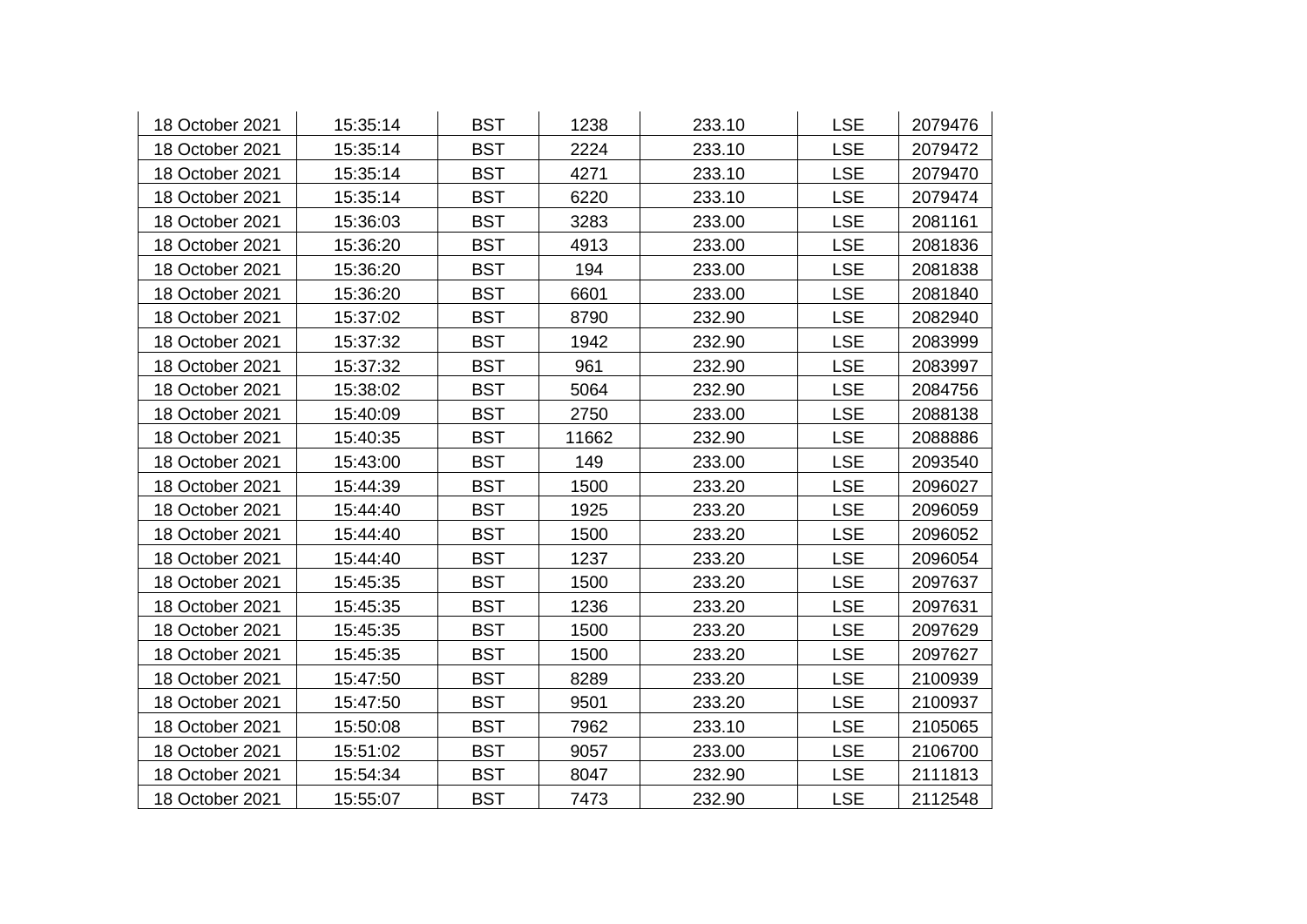| 18 October 2021 | 15:57:02 | <b>BST</b> | 7997  | 232.90 | <b>LSE</b> | 2115314 |
|-----------------|----------|------------|-------|--------|------------|---------|
| 18 October 2021 | 16:00:20 | <b>BST</b> | 599   | 233.00 | <b>LSE</b> | 2122954 |
| 18 October 2021 | 16:00:20 | <b>BST</b> | 2232  | 233.00 | <b>LSE</b> | 2122951 |
| 18 October 2021 | 16:00:20 | <b>BST</b> | 4933  | 233.00 | <b>LSE</b> | 2122949 |
| 18 October 2021 | 16:00:20 | <b>BST</b> | 514   | 233.00 | <b>LSE</b> | 2122956 |
| 18 October 2021 | 16:00:20 | <b>BST</b> | 7500  | 233.00 | <b>LSE</b> | 2122959 |
| 18 October 2021 | 16:04:36 | <b>BST</b> | 4663  | 233.10 | <b>LSE</b> | 2129940 |
| 18 October 2021 | 16:04:36 | <b>BST</b> | 2324  | 233.10 | <b>LSE</b> | 2129938 |
| 18 October 2021 | 16:05:38 | <b>BST</b> | 8770  | 233.00 | <b>LSE</b> | 2131926 |
| 18 October 2021 | 16:06:23 | <b>BST</b> | 2157  | 233.00 | <b>LSE</b> | 2133218 |
| 18 October 2021 | 16:06:23 | <b>BST</b> | 1500  | 233.00 | <b>LSE</b> | 2133216 |
| 18 October 2021 | 16:06:23 | <b>BST</b> | 1246  | 233.00 | <b>LSE</b> | 2133214 |
| 18 October 2021 | 16:06:23 | <b>BST</b> | 2400  | 233.00 | <b>LSE</b> | 2133212 |
| 18 October 2021 | 16:06:23 | <b>BST</b> | 1021  | 233.00 | <b>LSE</b> | 2133204 |
| 18 October 2021 | 16:06:23 | <b>BST</b> | 3561  | 233.00 | <b>LSE</b> | 2133208 |
| 18 October 2021 | 16:06:23 | <b>BST</b> | 5395  | 233.00 | <b>LSE</b> | 2133206 |
| 18 October 2021 | 16:08:51 | <b>BST</b> | 7819  | 233.10 | <b>LSE</b> | 2137747 |
| 18 October 2021 | 16:12:30 | <b>BST</b> | 9148  | 233.20 | <b>LSE</b> | 2144010 |
| 18 October 2021 | 16:15:45 | <b>BST</b> | 4670  | 233.50 | <b>LSE</b> | 2150651 |
| 18 October 2021 | 16:15:45 | <b>BST</b> | 244   | 233.50 | <b>LSE</b> | 2150649 |
| 18 October 2021 | 16:15:45 | <b>BST</b> | 1218  | 233.50 | <b>LSE</b> | 2150647 |
| 18 October 2021 | 16:15:45 | <b>BST</b> | 1661  | 233.50 | <b>LSE</b> | 2150639 |
| 18 October 2021 | 16:15:45 | <b>BST</b> | 4670  | 233.50 | <b>LSE</b> | 2150637 |
| 18 October 2021 | 16:15:45 | <b>BST</b> | 282   | 233.50 | <b>LSE</b> | 2150645 |
| 18 October 2021 | 16:15:45 | <b>BST</b> | 4398  | 233.50 | <b>LSE</b> | 2150641 |
| 18 October 2021 | 16:15:45 | <b>BST</b> | 3666  | 233.50 | <b>LSE</b> | 2150643 |
| 18 October 2021 | 16:15:45 | <b>BST</b> | 2290  | 233.50 | <b>LSE</b> | 2150635 |
| 18 October 2021 | 16:16:53 | <b>BST</b> | 11529 | 233.50 | <b>LSE</b> | 2152787 |
| 18 October 2021 | 16:18:31 | <b>BST</b> | 10847 | 233.40 | <b>LSE</b> | 2156340 |